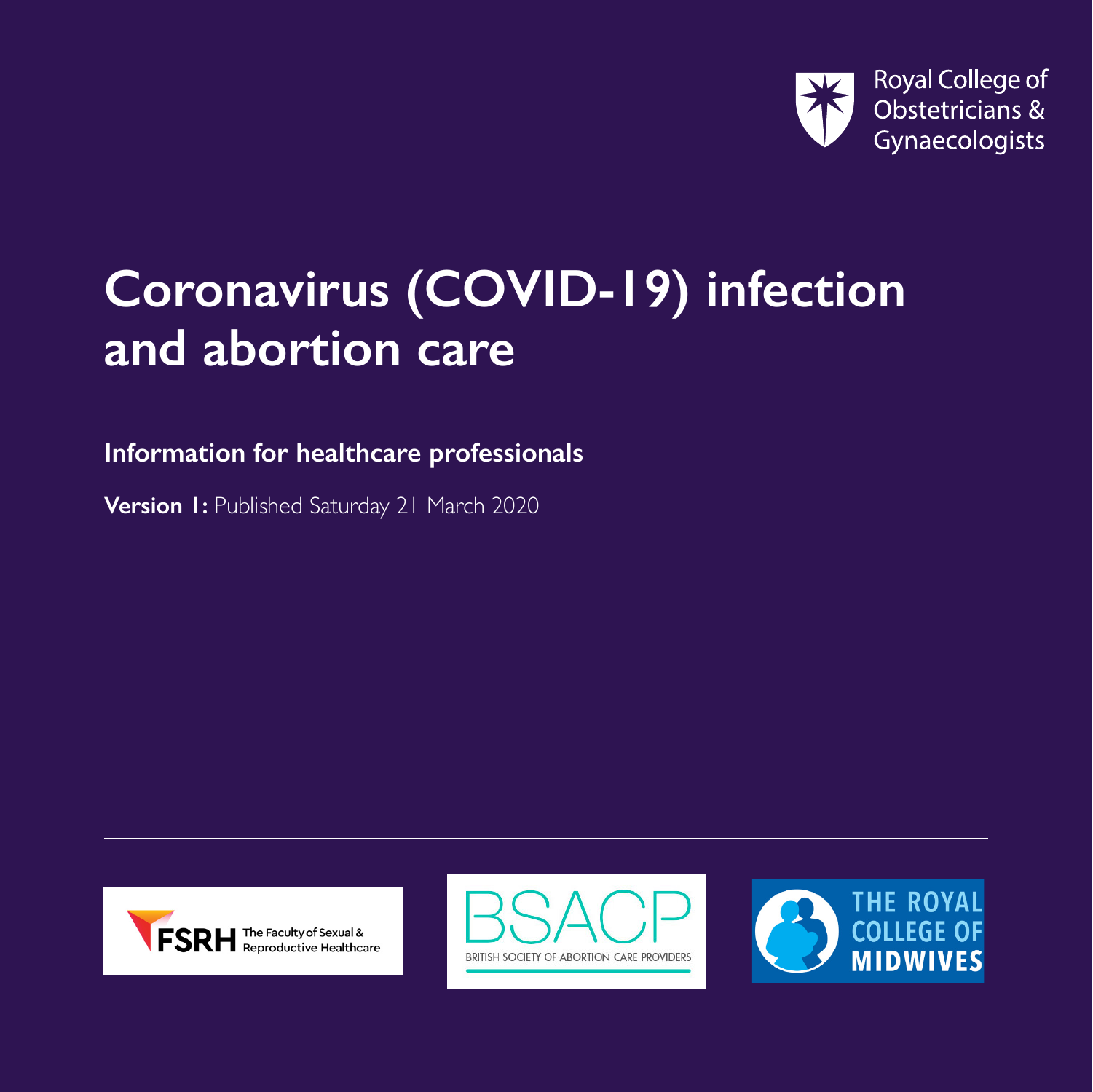### **Summary of early medical abortion care management during COIVD-19 pandemic**

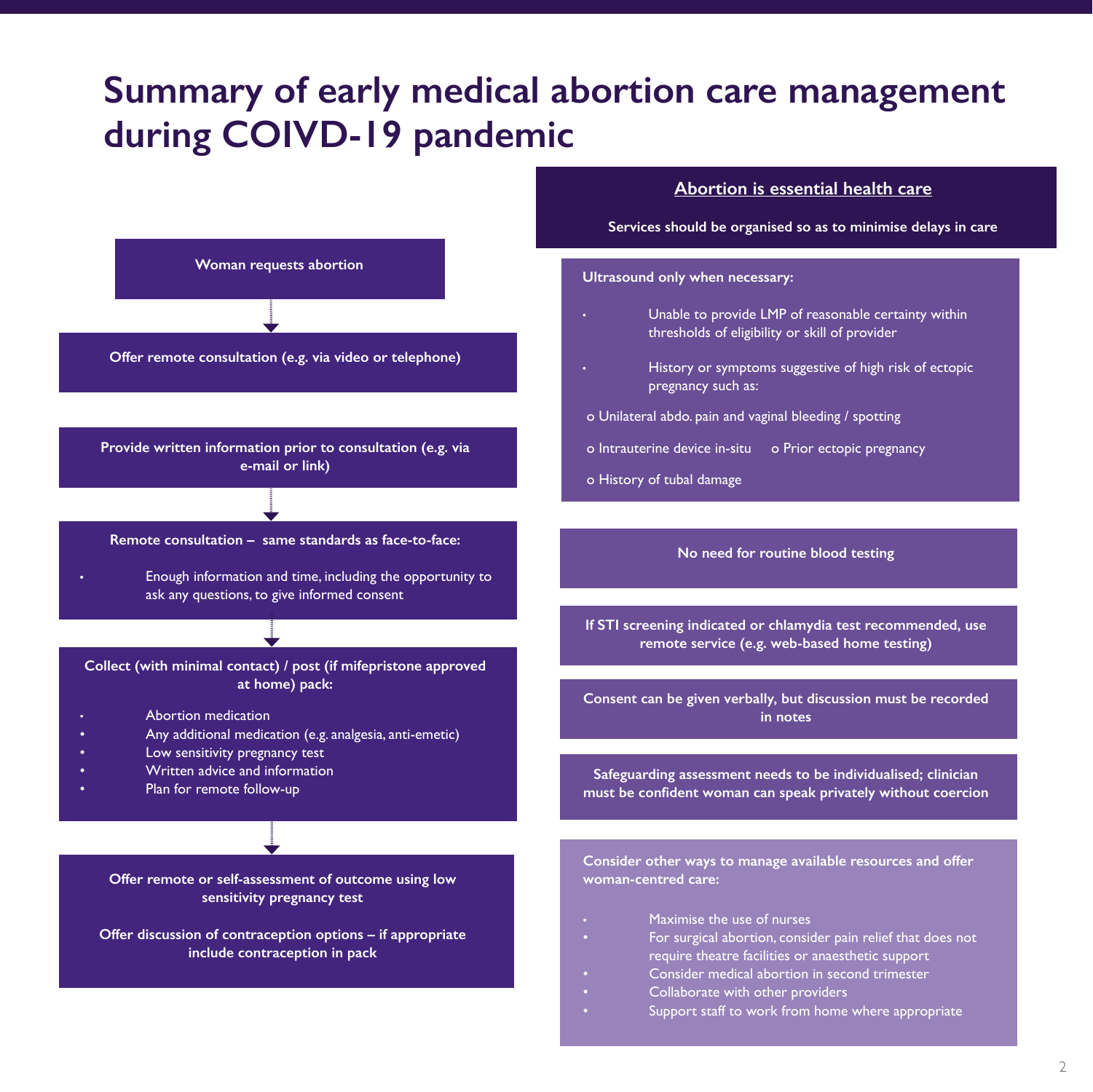## **1. Introduction**

#### **Gender**

Within this document we use the terms woman and women's health. However, it is important to acknowledge that it is not only people who identify as women for whom it is necessary to access women's health and reproductive services in order to maintain their gynaecological health and reproductive wellbeing. Gynaecological and obstetric services and delivery of care must therefore be appropriate, inclusive and sensitive to the needs of those individuals whose gender identity does not align with the sex they were assigned at birth.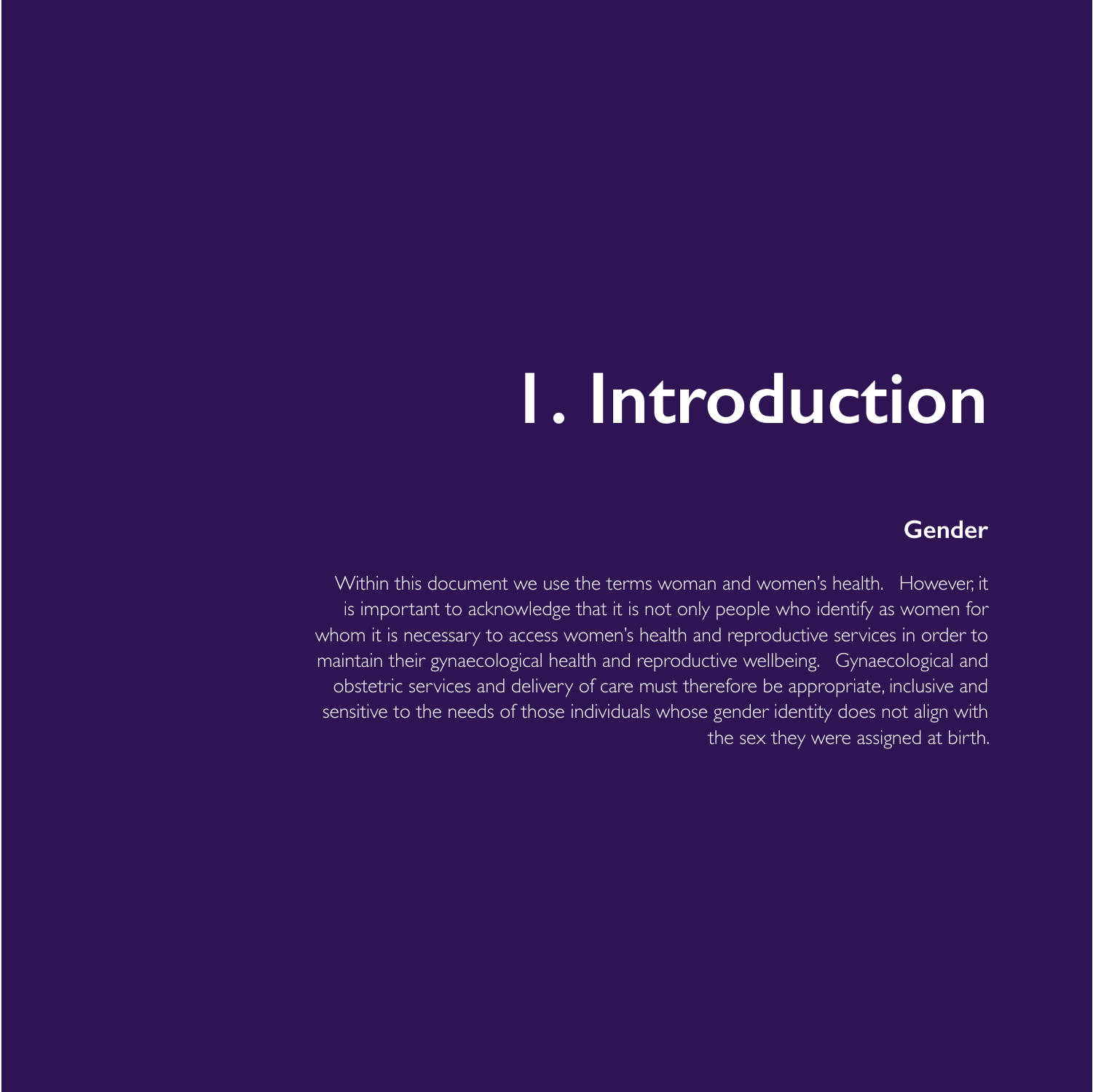## **1. Introduction**

The following advice is provided as a resource for UK healthcare professionals and providers based on a combination of available evidence, good practice and expert advice. The priorities are the provision of safe care to women, including those with suspected/confirmed COVID-19. Please be aware that this is very much an evolving situation and this guidance is a living document that may be updated if or when new information becomes available. We therefore suggest that you visit this page regularly for updates.

This guidance applies to women who are requesting an abortion. During the COVID-19 pandemic access to normal healthcare processes will be disrupted. To ensure safe and effective abortion care, greater use of remote consultations and medical abortion at home may be necessary, especially where women and staff may be selfisolating or acute hospital facilities unavailable. This guideline outlines an evidence-based approach to delivering best practice care using well established models that are already widely used, but may have been limited or restricted in UK practice.

This guidance will be kept under regular review as new evidence emerges. If you would like to suggest additional areas for this guidance to cover, any clarifications required or to submit new evidence for consideration, please email COVID-19@rcog.org.uk. Please make it clear that your email relates to this piece of guidance. Note, we will not be able to give individual clinical advice or information for specific organisational requirements via this email address.

#### 1.1 The virus

Novel coronavirus (SARS-COV-2) is a new strain of coronavirus causing COVID-19, first identified in Wuhan City, China. Other coronavirus infections include the common cold (HCoV 229E, NL63, OC43 and HKU1), Middle East Respiratory Syndrome (MERS-CoV) and Severe Acute Respiratory Syndrome (SARS-CoV).

#### 1.2 Guidance for people in the UK

Everyone should continue to follow the guidance issued by the UK Government found here.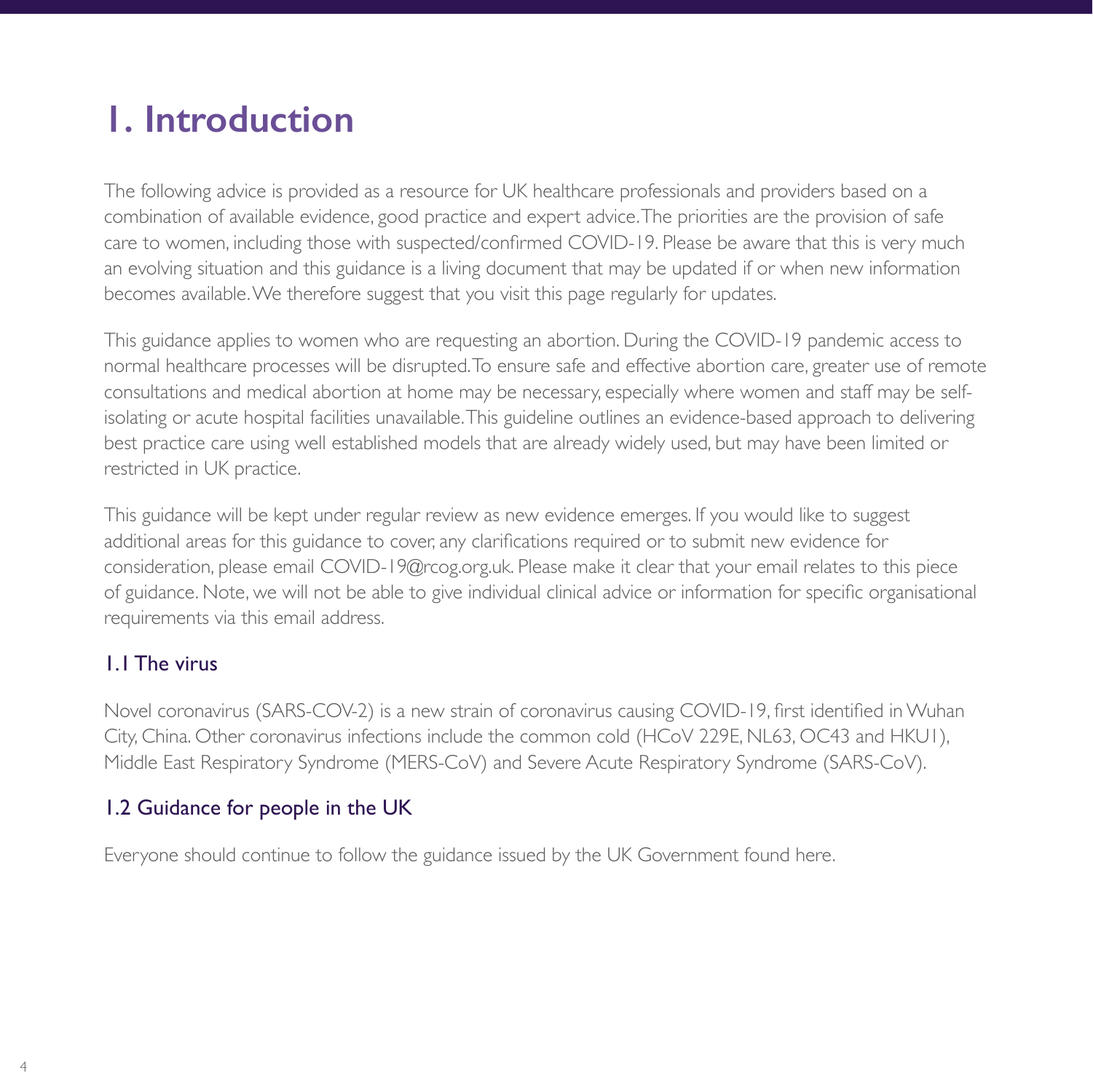#### 1.3 Regulation of abortion care services

In England and Wales, abortion care is regulated by the Abortion Act 1967 which determines when and where an abortion can take place, and who can provide care. In Scotland abortion is also regulated by the Abortion Act 1967, but responsibility is now devolved to the Scottish Government.

In Northern Ireland access to abortion care is currently minimal, with most women travelling to England in order to access services. The Northern Ireland (Executive Formation etc.) Act 2019 requires the UK Government to introduce regulations for providing abortion care in Northern Ireland by 31 March 2020.

Current law does not permit an early medical abortion service which could be completely provided through remote assessment and mail delivery. A change to allow such remote assessment and mail delivery would align with the government's advice to limit social interaction and travel.

It should be a priority for each of the four nations to consider any emergency legislative or regulatory changes which would enable greater use of telemedicine to deliver abortion care, and ease restrictions on which healthcare professionals are permitted to certify an abortion. Where possible, the four nations should align their approaches to ensure consistency and minimise confusion.

#### 1.4 Priority

- Abortion care is an essential part of health care for women: services must be maintained even where non-urgent or elective services are suspended
- Abortion is time-sensitive, and attention should be paid to providing care as early as possible given gestational limits
- Organise access to abortion care so that delays are minimised

Abortion is an essential part of women's healthcare<sup>1</sup>. In England and Wales, 205,295 abortions were performed in 2018<sup>2</sup>, and an estimated one in three women will have an abortion by the age of 45 years<sup>3</sup>. Abortion is safer the earlier in gestation it is done<sup>4</sup>. Mortality and morbidity with abortion is low and lower than continuing a pregnancy to term, but increases exponentially for each additional week of pregnancy after 8 weeks' gestation<sup>5</sup>.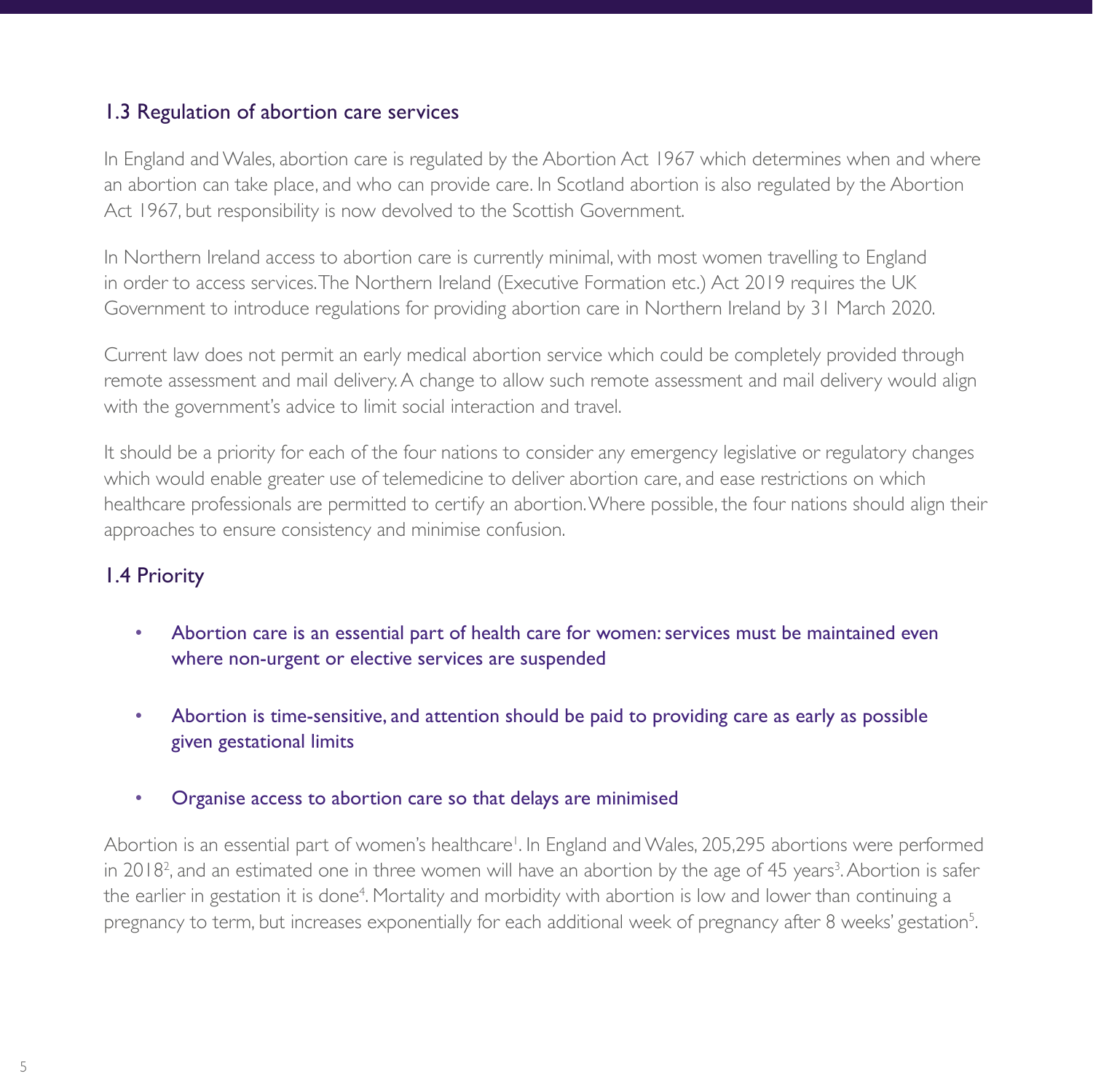There is evidence that abortion rates are similar whether access to abortion is freely available or restricted, but that where access is restricted women are more likely to resort to unsafe abortion outside of medical regulation which is likely to be detrimental to both them and the healthcare system $^{\rm 6}.$ 

Guidelines from the National Institute of Health and Care Excellence (NICE) on abortion care state that women should be able to self-refer and that there should be minimal delay in the abortion process'.This is due to reduced risk of morbidity, the availability at earlier gestations for medical abortion at home, significantly improved cost efficiencies and better patient care.

Delay may mean that gestation thresholds are crossed. Crossing thresholds will prevent women getting early medical abortion at home, will increase demand on operating theatres, and at more advanced gestations will result in more frequent complications, and require specialist skills that already are already overstretched. The impact of not being able to obtain an abortion can be devastating, especially as presentation at later gestations are often from high risk groups, those with significant co-morbidities, or who are seeking termination for reasons of fetal anomaly.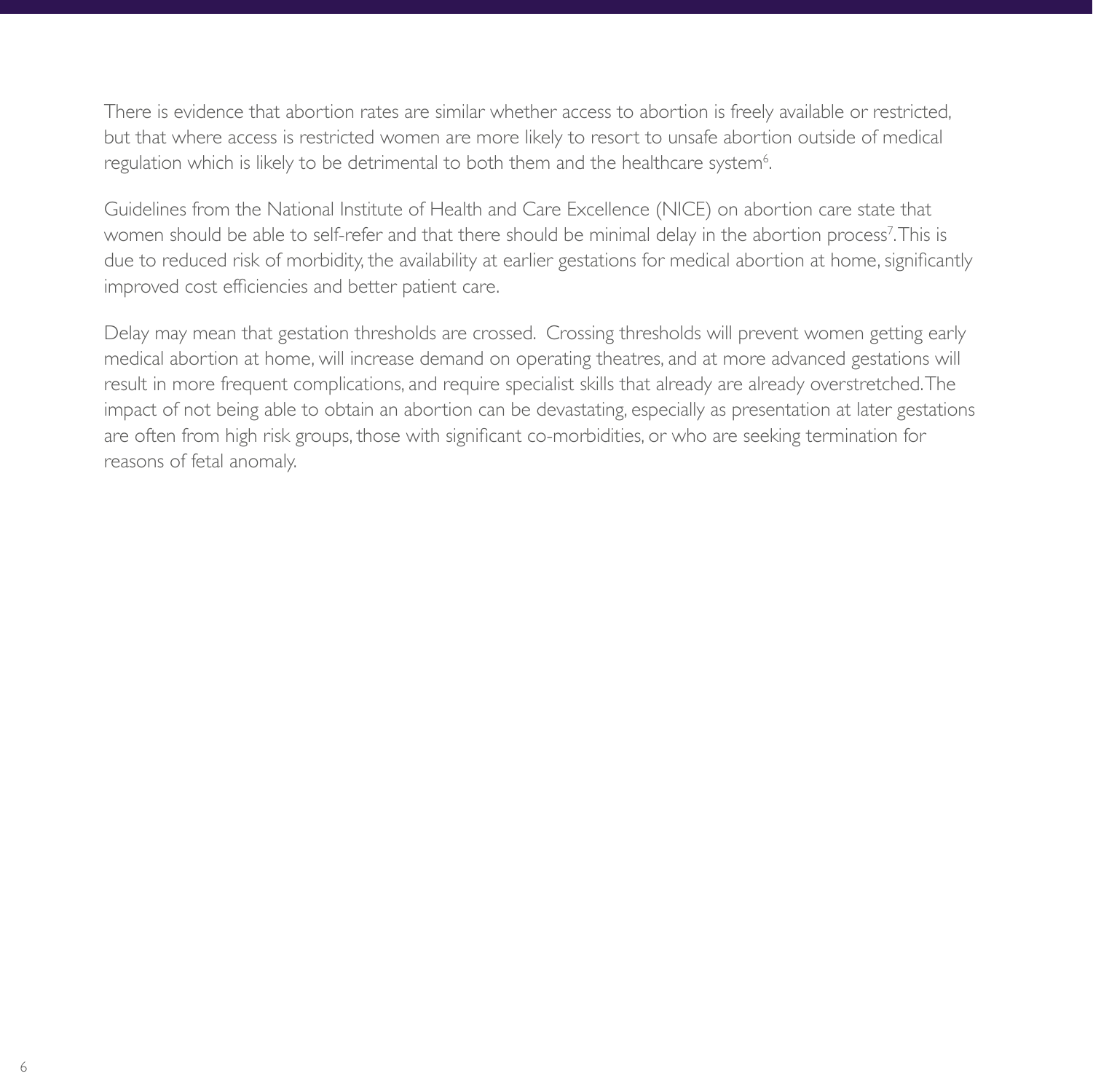# **2. Pathways to minimise COVID-19 exposure for women and staff**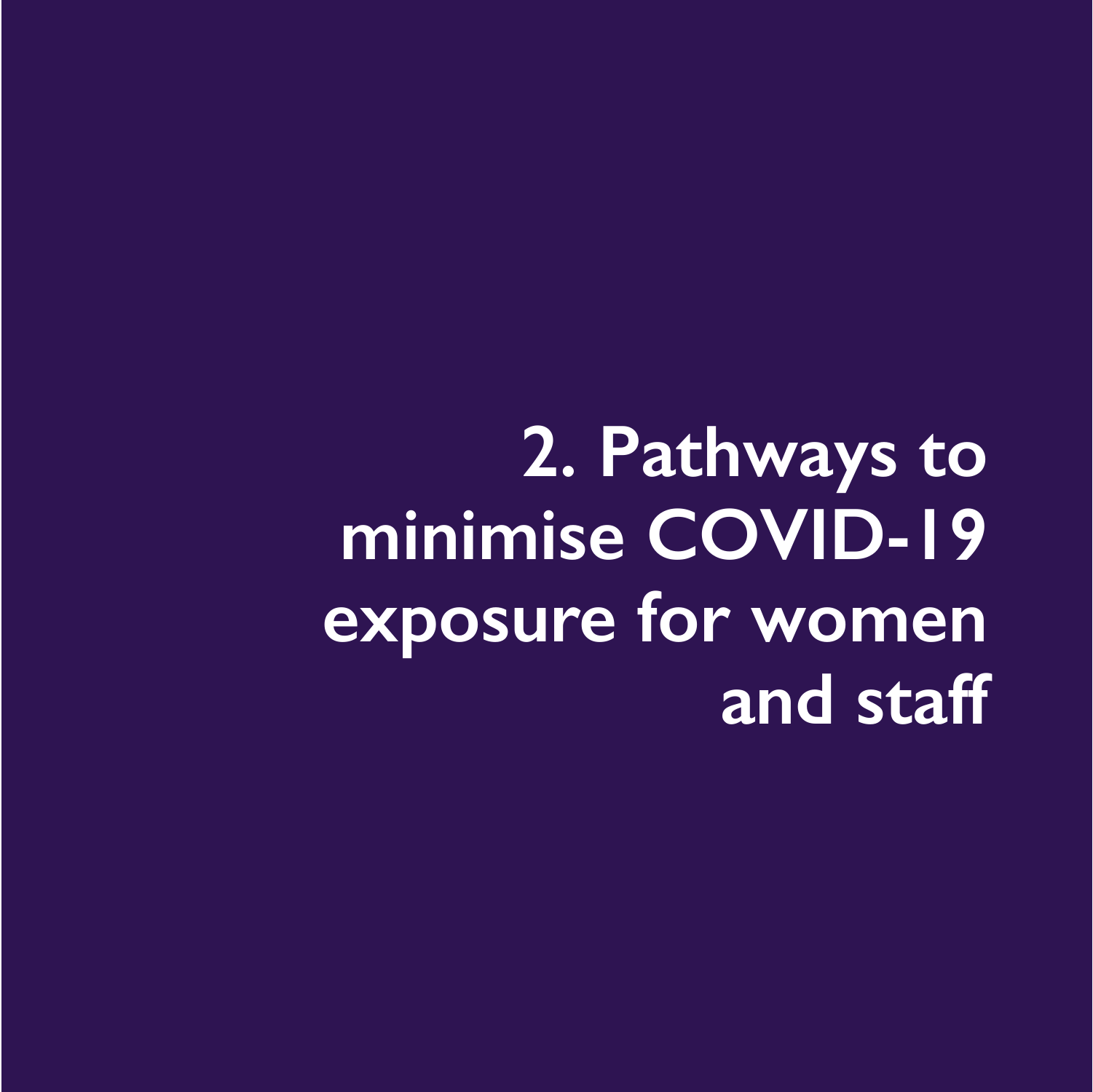## **2. Pathways to minimise COVID-19 exposure for women and staff**

- Women self-isolating should be able to collect their treatment package for an early medical abortion from the provider, after remote consultation and with minimal contact. At later gestations, providers should explore if assessment can be done as soon as possible in adequate isolation.
- Self-referral to abortion care is recommended by NICE and can be done remotely
- Maximise the use of remote consultations (e.g. via video or telephone) to deliver pre- and postabortion care and assessment
- For women requesting an early medical abortion, only require her to attend in person where the benefit of doing so outweighs the risk of COVID-19 exposure and transmission
- Provide abortion care without routine pre-procedure ultrasound
- Provide abortion care without routine pre-procedure blood testing
- If screening for sexually transmitted infections (STIs) is required, offer this remotely (e.g. via a webbased home testing service) when possible
- Offer discussion of contraception options if appropriate include contraception in pack
- For medical abortion, consider providing a further dose of misoprostol 400 micrograms for use if abortion has not occurred after 3 hours, especially where gestation is likely to be over 8 weeks

Undertaking abortion assessments by phone or video call is recommended by NICE <sup>8</sup> (1.1.9). Providing appropriate information governance safeguards are in place, a client may provide their medical and other history using an online history form transmitted to the provider prior to the consultation.

Consultations can be via video-link or on the telephone, but experience from providers who regularly use telemedicine shows that both women and staff value video-links (see resources below), with solutions that can be delivered from a mobile phone without the need to download additional software being easiest to implement. Providers need to ensure the woman has adequate privacy at the start of the consultation.

#### 2.1 Ultrasound scanning

Routine pre-abortion ultrasound scanning is unnecessary<sup>9 10 11</sup>. Most women can determine the gestational age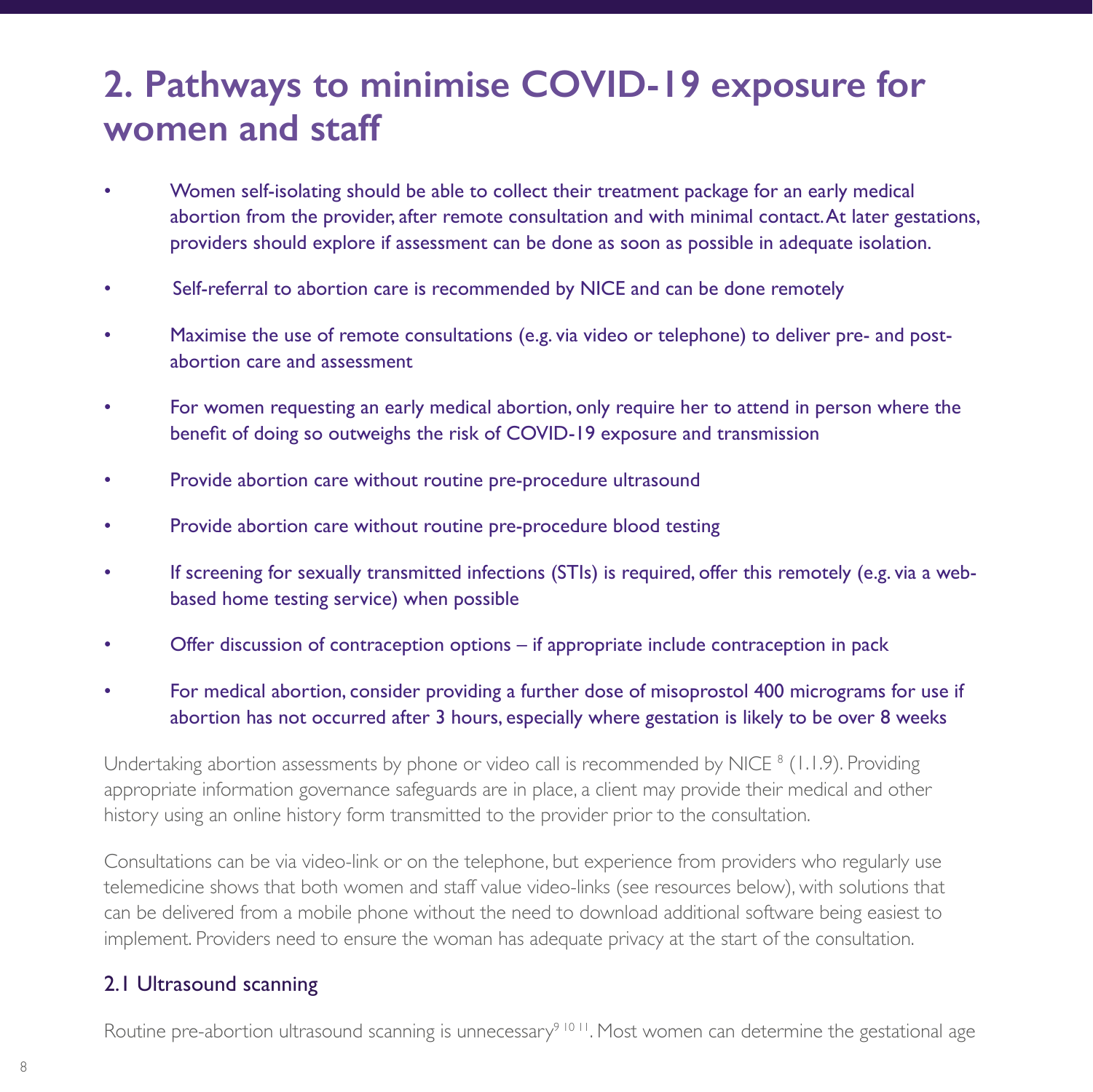of their pregnancy with reasonable accuracy by last menstrual period (LMP) alone<sup>12</sup>. A prospective trial of 4,484 women found that only 1.2% of women whose LMP dated them to less than 10 weeks had ultrasound dating of over 10 weeks<sup>13</sup>. The authors noted that even for this group, there is a high likelihood that treatment would be safe and effective.

There is no requirement for an ultrasound to determine gestational age for a doctor to authorise an abortion as meeting the requirements of the Abortion Act 1967; they only have to demonstrate that they are acting 'in good faith'.

Some providers use ultrasound to ensure the pregnancy is not ectopic in location. NICE guidance states that abortion can be performed without definitive evidence of an intrauterine pregnancy<sup>14</sup> (1.7.1). In addition, routine screening of symptom-free women is associated with a high false positive rate when the prevalence of ectopic pregnancy is low, as is the case in the abortion-seeking population<sup>151617</sup>. A history and symptom-based approach, with an ultrasound if indicated, is consistent with NICE guidance on the diagnosis and management of miscarriage and ectopic pregnancy.<sup>18</sup>

A recent multicentre project tested the hypothesis that women with pregnancies at 8 weeks gestation or less can be safely provided with early medical abortion without a routine ultrasound<sup>19</sup>. In total, 365 participants provided enough follow-up information for analysis, in which 95% (n=347) had complete abortion without additional treatment,  $1\%$  (n=3) required a surgical aspiration, and  $1\%$  (n=3) had a serious adverse event (2) hospital admissions for heavy bleeding managed with aspiration and 1 diagnosis of persistent gestational sac 19 days after enrolment) which were unlikely to have been prevented by conducting a pre-procedure ultrasound. Other studies have provided evidence that early medical abortion can be safely provided remotely up to 70 days' gestation and beyond<sup>20 21</sup> <sup>22</sup>.

Reasons for undertaking an ultrasound before abortion in the first trimester include  $^{23}$   $^{24}$   $^{25}$ :

- 1. If a woman is unable to provide a LMP of reasonable certainty to be able to offer care within thresholds of eligibility or skill (e.g. 10 weeks for an early medical abortion under current regulations, 14 weeks for a vacuum aspiration)
- 2. History or symptoms suggestive of a high risk of an ectopic pregnancy, for example:
- Presence of unilateral abdominal pain and vaginal bleeding / spotting which could indicate an ectopic pregnancy<sup>26</sup>
- An intra-uterine device in situ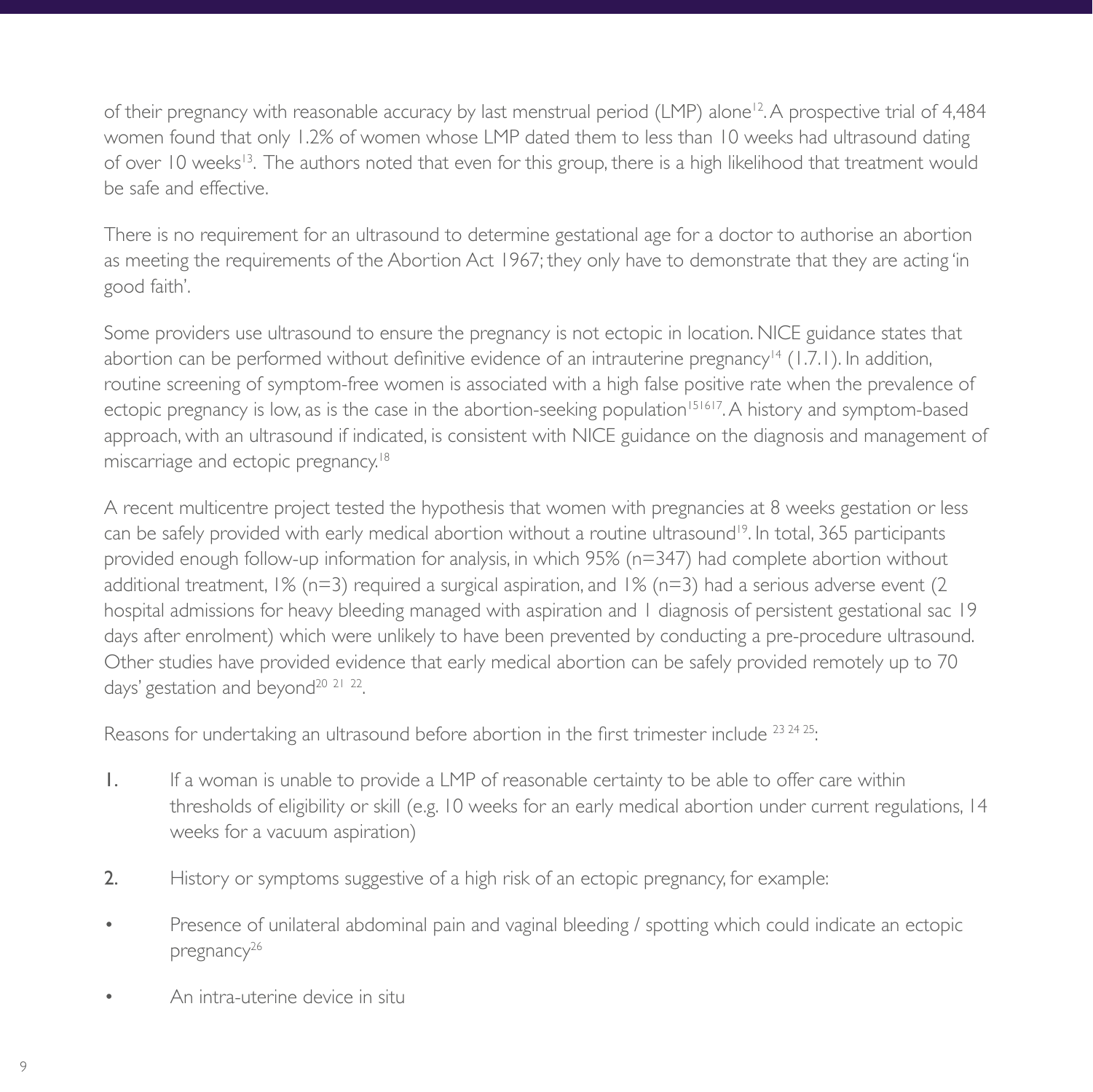- Prior ectopic pregnancy
- History of tubal damage or surgical sterilisation

If a woman has already had an ultrasound, providers should accept the report from other services provided they meet standards of scanning for the  $UK<sup>27</sup>$  and not repeat the scan unnecessarily. Ultrasound is not routinely required in the second trimester unless more accurate gestational age determination is needed to plan cervical preparation or other aspects of the procedure or to identify abnormal placentation in women with prior caesarean deliveries.

#### 2.2 Blood testing

A robust pre-abortion assessment does not always need to include blood testing. Routine blood tests such as full blood count or testing for haemoglobinopathies are not recommended by NICE<sup>28</sup> and should only be considered if there are specific clinical concerns. It is not cost-effective or necessary to 'group and save' for women undergoing induced abortion<sup>29</sup>.

Determination of rhesus status (RhD) is not required before early medical abortion<sup>30</sup> (NICE 1.3.2). For surgical abortion, NICE guidance recommends this after 10 weeks but only to "consider" determining RhD status under 10 weeks (1.3.3). If having to check RhD status would require an additional visit for the woman, it could be omitted if the risk from COVID-19 outweighs the benefit of receiving anti-D immunoglobulin.

Recent data from flow cytometry suggest that feto-maternal haemorrhage in early pregnancy is less than had been supposed, especially where sharp curettage is not used in surgical procedures. A small study found that of 42 women having a surgical uterine evacuation, none had levels of fetal cells sufficient to cause isoimmunisation<sup>31</sup>. The NICE guidance on miscarriage states that anti-D is not required for medical management of missed miscarriage up to 13 completed weeks $(13+6)^{15}$ .

The NICE abortion care guideline noted that assessment for anti-D should be individualised based on an individual woman's risk benefit profile and taking note of women's preferences $^7$  (evidence review C). For example, anti-D is more likely to be beneficial in later gestations, in young women who are likely to desire pregnancies in the future, and where there would be no delay to their care by testing. In contrast, for same-day procedures where aspiration is used, especially at earlier gestations and where the woman considers her family complete, an assessment may conclude that anti-D is not warranted. If a woman at any gestation is certain that she has competed childbearing and understands the risks of not receiving anti-D then there is no benefit in testing. Overall, should testing be considered necessary, clinicians should discuss the issues with the woman and weigh the risks of COVID-19 transmission, or delay to care that may result, against any benefits of checking her RhD status.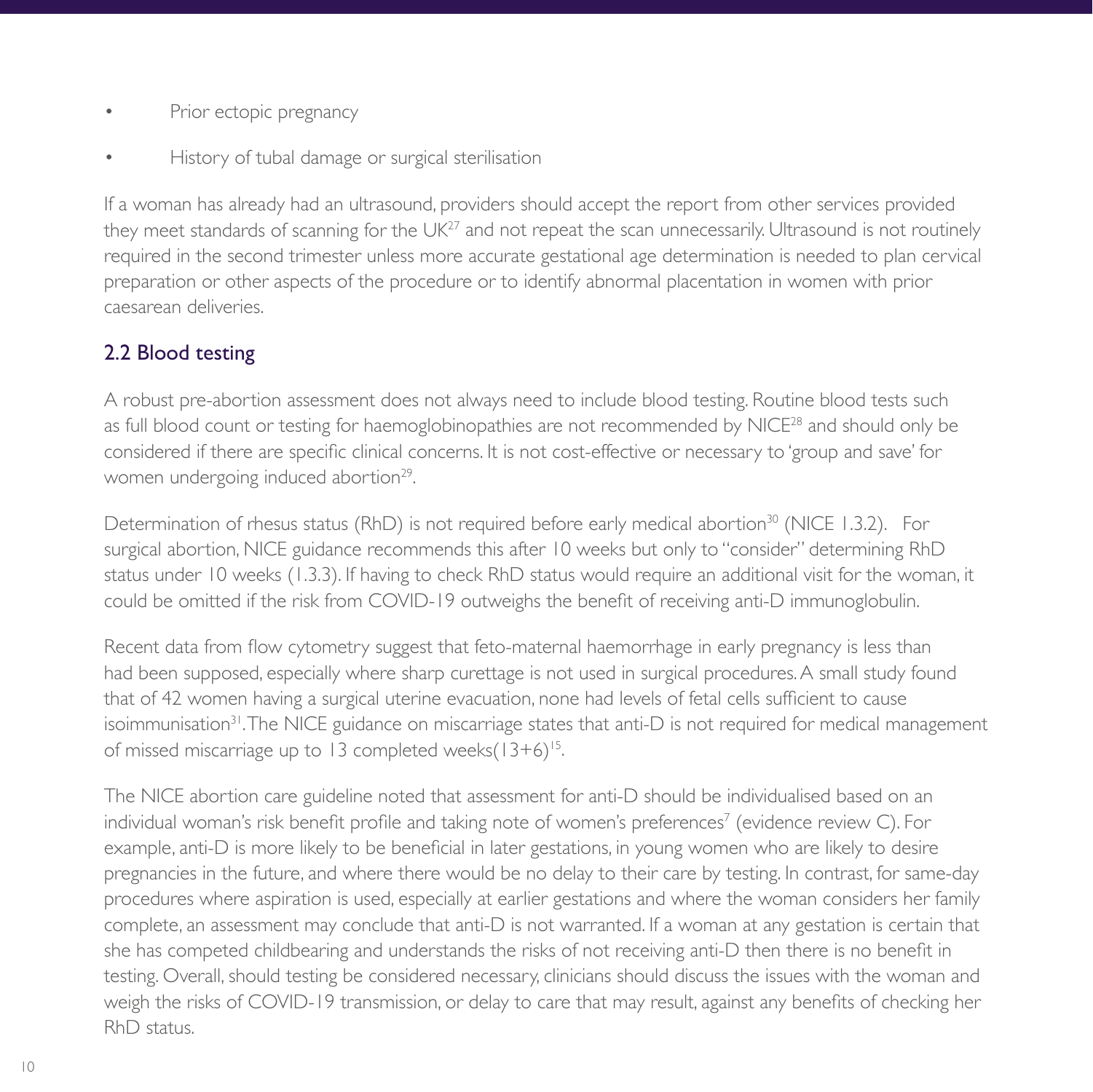#### 2.3 Sexually transmitted infection screening

If a screen for STIs is indicated<sup>32</sup> (or a chlamydia screen recommended as per the national screening programme best practice33), a web-based home testing service offers the best solution, although availability will vary owing to commissioning variations.

#### 2.4 Early medical abortion

The regimens and process of medical abortion is set out in more detail in the NICE guideline and RCOG, FSRH and BSACP Clinical Guidelines for Early Medical Abortion at Home – England <sup>3435</sup>. Effective regimens for medical abortion include:

- Mifepristone 200 mg orally, followed 24–48 hours later by misoprostol 800 micrograms given by the vaginal, buccal or sublingual route
- If abortion has not occurred, a further dose of misoprostol 400 micrograms after 3 hours can be administered<sup>36</sup>. Providers should consider providing this to women at the outset

Assessment of post-medical abortion outcome should be delivered with the use of a low sensitivity pregnancy test<sup>37</sup> (NICE 1.14.2). Women should have the choice of self-assessment, or remote assessment (for example telephone or text messaging), as an alternative to clinic follow-up<sup>38</sup> (NICE 1.14.1). If low sensitivity pregnancy tests become unavailable, a high sensitivity pregnancy test may be used 3-4 weeks after treatment<sup>3940</sup>.

Mifepristone must currently be administered on premises specifically licensed for abortion care. However, misoprostol has been authorised for home use, and providers should consider packaging the other medicines needed for medical abortion (i.e. misoprostol, any additional analgesia or anti-emetic indicated), a low sensitivity pregnancy test (with instructions for use), written advice and plan for remote follow-up or self-assessment. The woman can collect the package with minimal contact from a reception area following assurance of identification. Should 'home' be later authorised as a class of place where mifepristone could be provided, both mifepristone and misoprostol could be included in a package to be picked up or medications could be sent by mail or courier.

Women should be given the option to discuss contraceptive options. Offer to include a method of contraception in the treatment pack. Consider whether restrictions on travel and primary care will impact on a woman's ability to obtain contraception and whether the progestogen-only pill is appropriate.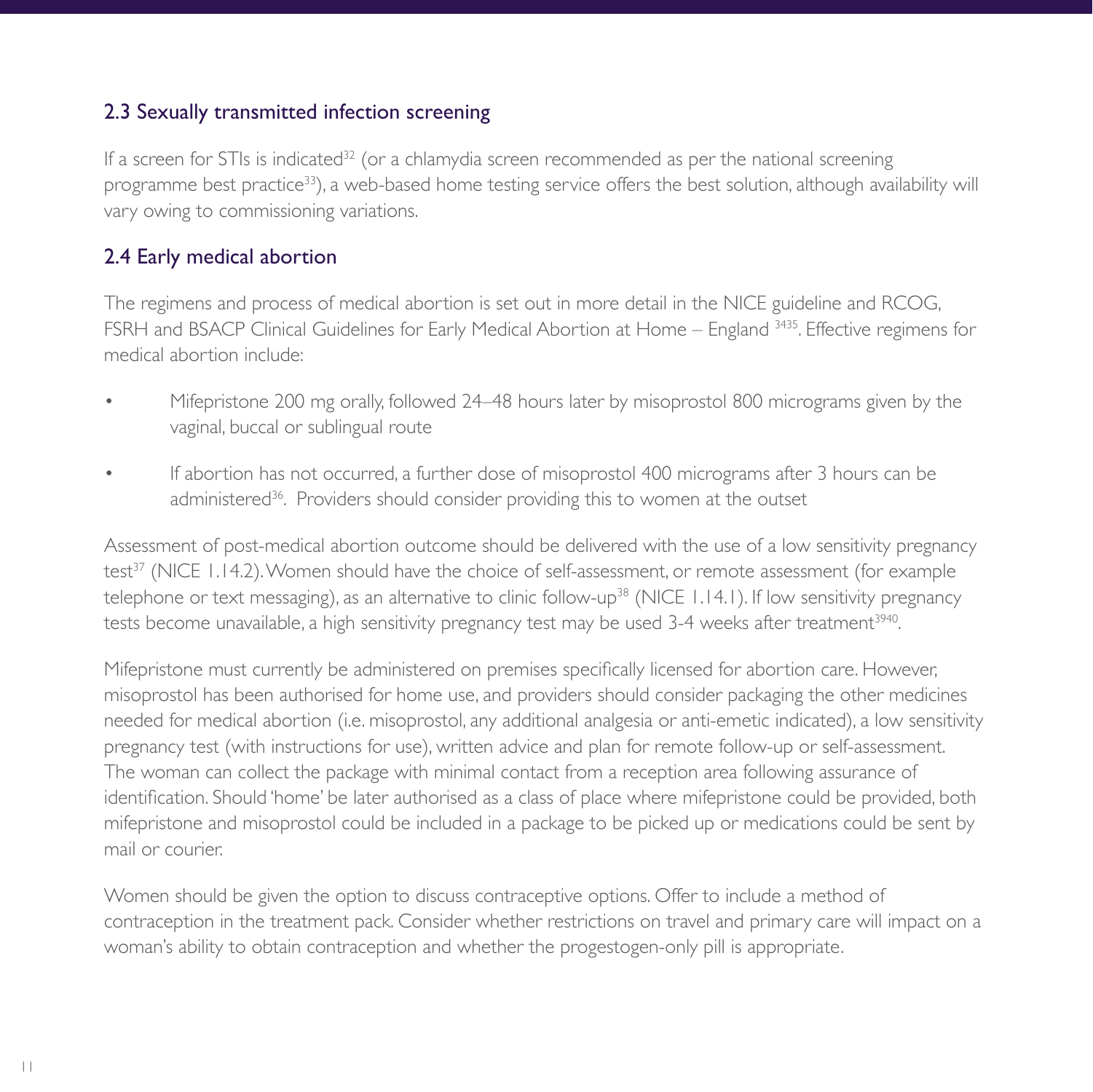**3. Consent and safeguarding with remote consultations**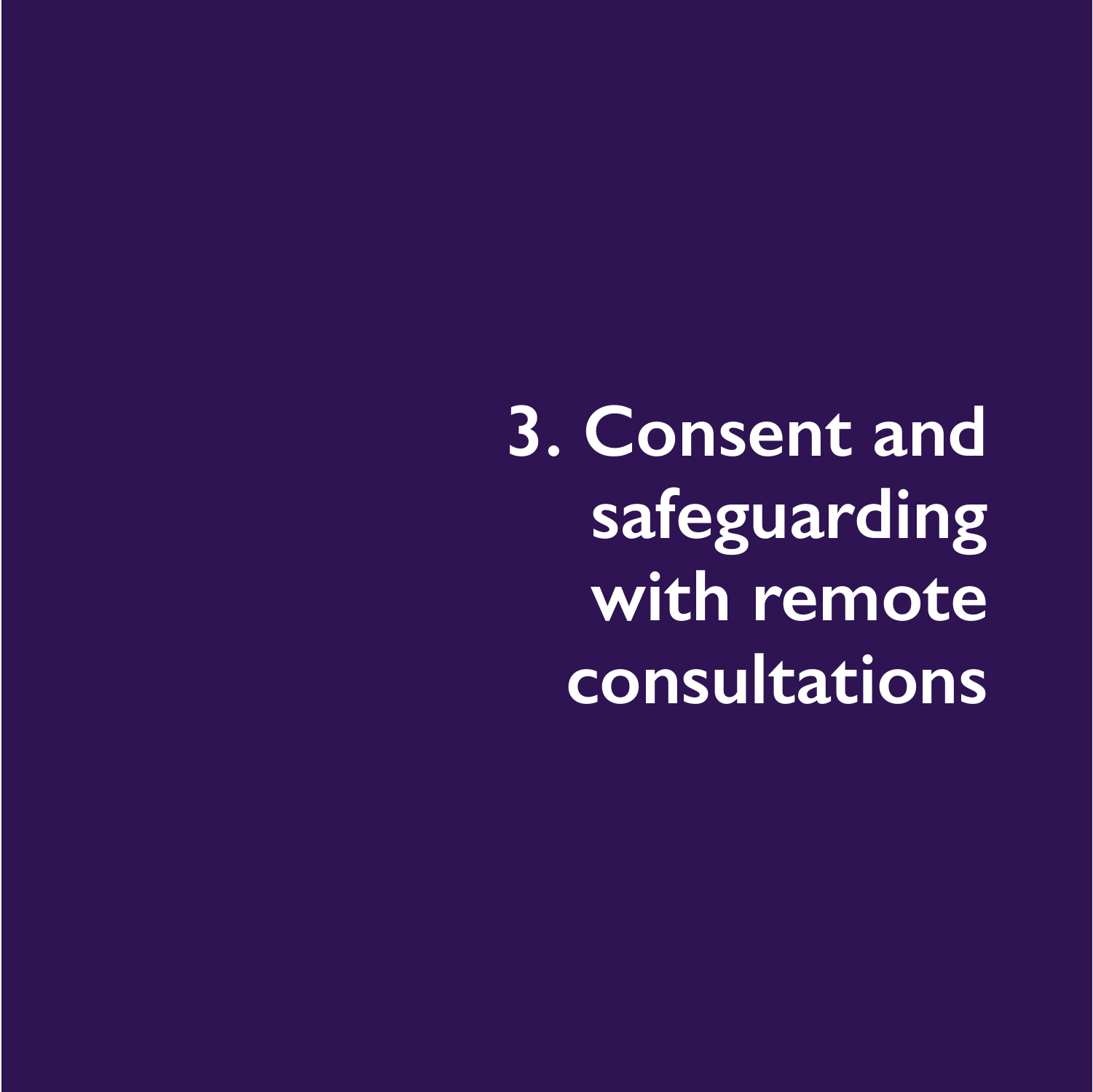## **3. Consent and safeguarding with remote consultations**

- The woman must be given enough information and time, including the opportunity to ask any questions she may have, so that she can give informed consent to proceed with the abortion
- Written information should be provided or available prior to the consultation; this can be e-mailed, or a link provided to an online source
- Consent does not have to have a written signature, but an entry must be made in the clinical notes that the woman has given informed consent
- Safeguarding is an essential part of the assessment for abortion care, but where a more detailed assessment is required individualised judgement should be used to determine whether remote consultation is suitable

The process of obtaining consent should follow normal best practice as detailed in GMC guidance<sup>41</sup>. This should include the information discussed; any specific requests by the woman; any written, visual or audio information given to the woman; and details of any decisions that were made. The consent must be recorded in the woman's medical records and include the key elements of the discussion with her, but it does not have to be on a specific form or signed by the woman – patients can give consent verbally<sup>42</sup>. Consent can be obtained remotely using telephone, internet or video link providing that it is appropriate to the woman and meets the same standards for content as would be undertaken in a face-to-face encounter<sup>43</sup>.

The RCOG state in their guideline "Obtaining Valid Consent"<sup>44</sup>,

*"It is a common misconception that consent has to be written for it to be valid. A key issue in taking consent is the recognition of the fact that consent is a process that involves supplying the patient with enough information to make a fully informed decision. Therefore what matters is not necessarily the completion of a form but during the process of taking consent that the medical records contain clear, concise notes that cover the nature of the procedure concerned, risks, benefits and alternatives, along with a record of fears or concerns raised by her."*

Safeguarding is an essential part of the assessment for abortion care, and providers should follow their processes and assess each case on an individual basis. However there is no automatic need to have to do this in person if adequate assessment is possible via remote consultation, although it is recommended that this should be tailored to the individual<sup>45</sup>. The clinician should be confident that the woman is not being coerced and that she is able to discuss any concerns privately.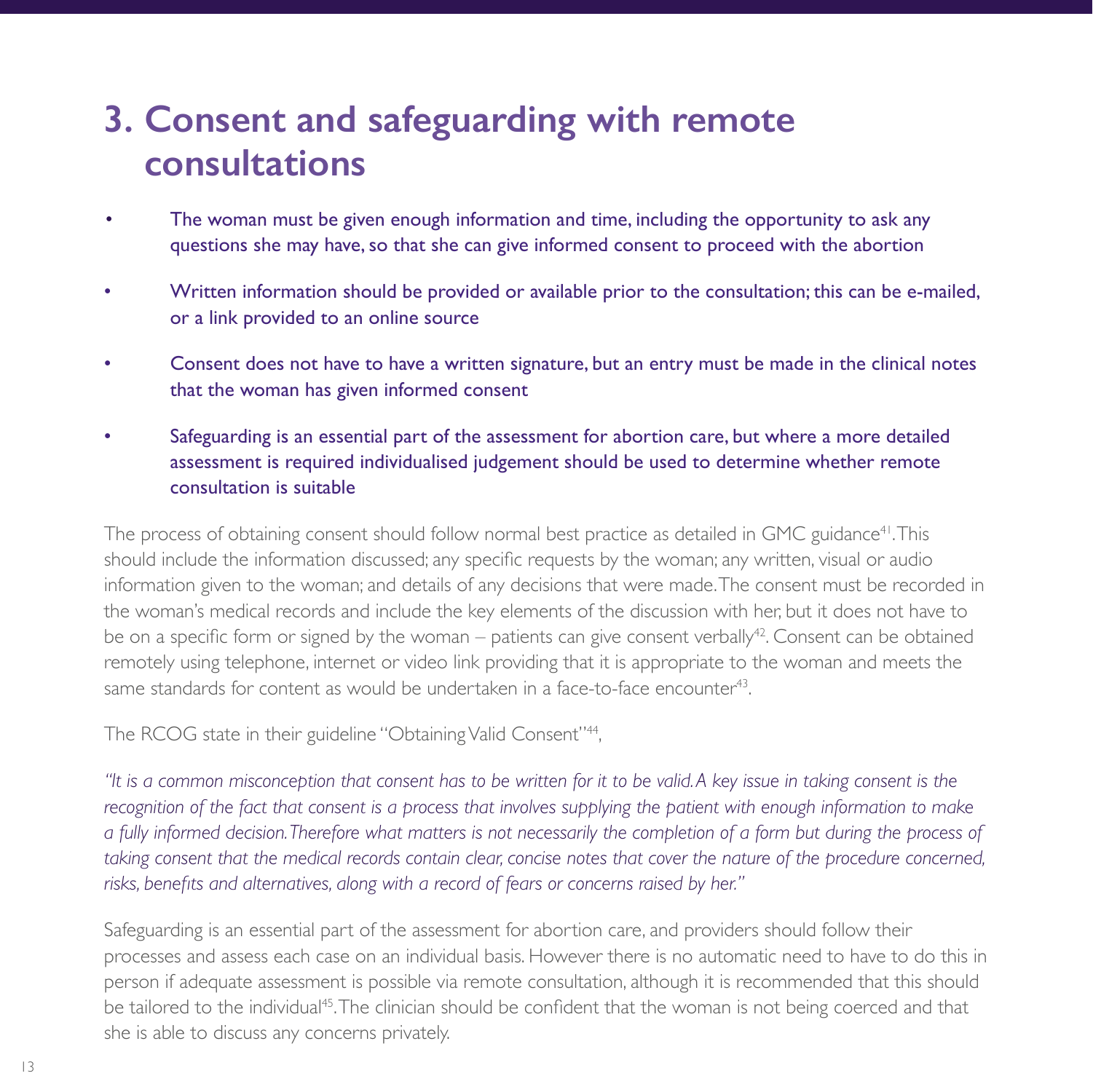**4. Other pathways to manage resources and workload**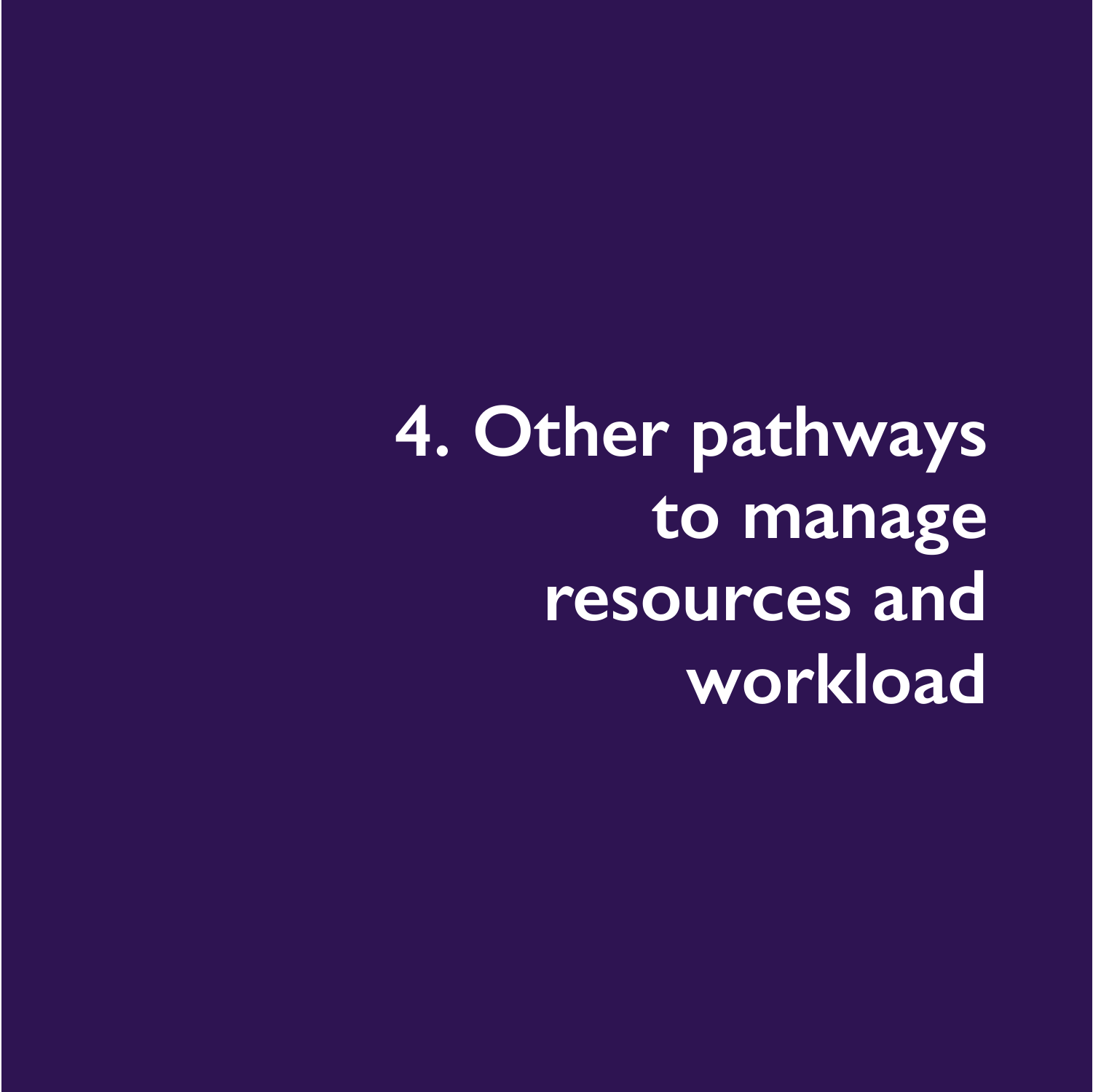## **4. Other pathways to manage resources and workload**

- Maximise use of nurse delivered care within the constraints of the current legal framework
- Consider surgical abortion with access to pain relief that does not require theatre facilities or anaesthetic support
- Consider extending services for medical abortion to the second trimester

For women who are beyond the threshold for an early medical abortion (up to and including 10+0 weeks) or who request vacuum aspiration, there are a number of other considerations which can be made.

Nurses safely and effectively provide abortion care in many healthcare settings around the world and there is evidence that such care is preferred by women<sup>46</sup>. Their role is supported by the NICE abortion care guideline  $(1.1.11)$ .

Surgical abortion can be safely delivered outside of an operating theatre, and without requiring anaesthetic support, by using effective local anaesthetic techniques (e.g. paracervical block)<sup>47</sup><sup>48</sup>, conscious sedation or intravenous sedation<sup>49 50 51</sup>

Medical abortion regimens using 200 mg oral mifepristone and misoprostol are effective and appropriate at any gestation<sup>52 53</sup>. Many Trusts only offer medical abortion in the second trimester for termination in cases of fetal anomaly. However, if theatre capacity becomes increasingly restricted, services should consider retaining or expanding access to second trimester abortion services for all women.

Second trimester medical abortions can be completed as day cases when the interval between mifepristone and misoprostol is 36-48 hours (mean induction to abortion time of 6-8 hours)<sup>54</sup>. Feticide is recommended at  $22$  weeks  $(22+0)$  or greater<sup>55</sup>; this should be facilitated collaboratively with fetal medicine services.

Safeguarding is an essential part of the assessment for abortion care, and providers should follow their processes and assess each case on an individual basis. However there is no automatic need to have to do this in person if adequate assessment is possible via remote consultation, although it is recommended that this should be tailored to the individual<sup>56</sup>. The clinician should be confident that the woman is not being coerced and that she is able to discuss any concerns privately.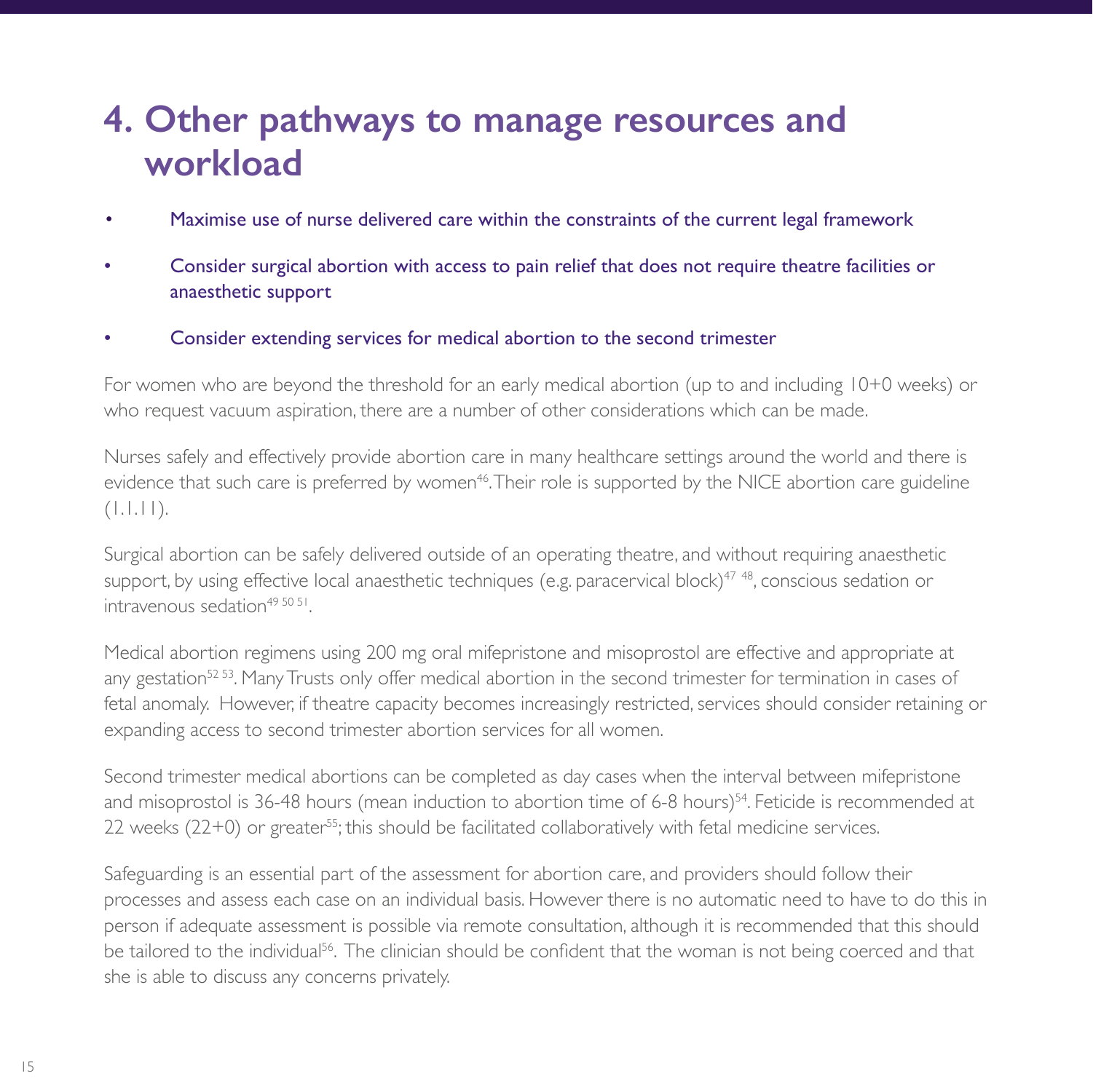## **5. Collaboration**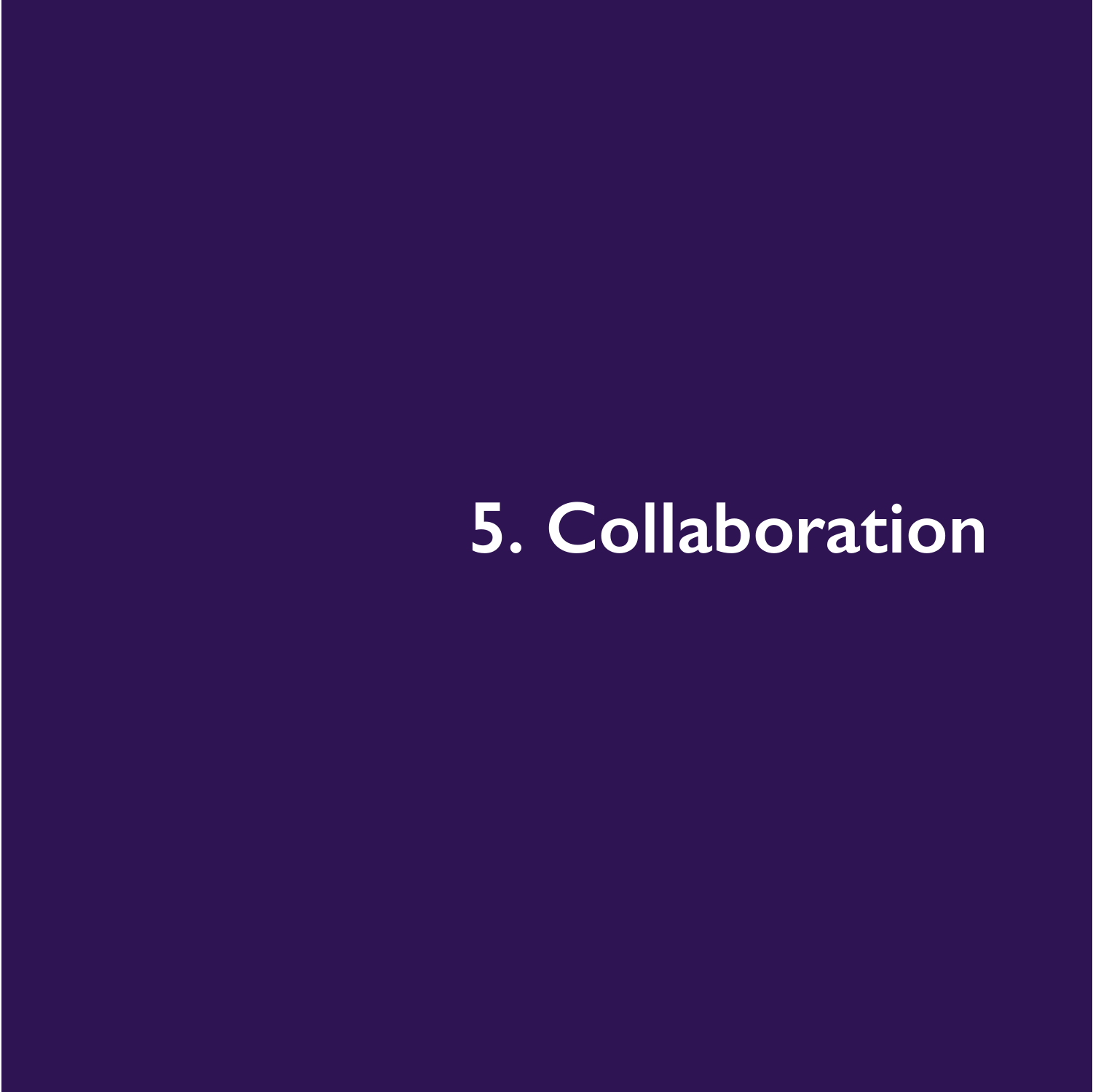## **5. Collaboration**

- Abortion providers should collaborate and support each other to ensure available resources are used most effectively
- Commissioners should ensure there are no barriers to collaboration and shared care pathways
- Where an abortion provider has to temporarily suspend services (e.g. to permit deep cleaning) they should alert nearby providers and where appropriate organise transfer of care of existing patients
- Wherever possible, providers should recognise the processes and documentation of providers transferring care or seconding staff to them (e.g. assessments, safeguarding outcomes, consent forms, staff accreditation and credentials) to minimise duplication of work

Most abortion care in the UK is delivered by the independent sector providers (ISPs): the British Pregnancy Advisory Service (BPAS), Marie Stopes International UK (MSI) and the National Unplanned Pregnancy Advisory Service (NUPAS).

ISPs mostly deliver care from community centres and therefore cannot manage complex cases or those that need the resources of an acute hospital (e.g. overnight admission, high dependency care, laboratory facilities). However, by offering care outside of NHS Trusts they can relieve pressure on hospitals, they have efficient systems that include long-established centralised telephone assessment pathways and have experienced nursing and medical staff who can operate up to 23+6 weeks.

Acute Trusts, faced with pressure on their beds and operating theatres, may consider collaborating with ISPs to transfer non-complex cases to their care or identify ways to share facilities or staff. This may help the Trust concentrate its resources on maintaining essential provision to women who must have care in hospital, such as those requiring isolation owing to COVID-19 or who have existing co-morbidities. Although emergency transfers following complications from the ISPs to the acute sector are rare, they do inevitably occur given the high volumes. Therefore, maintaining an emergency gynaecology service with the capacity to admit is essential.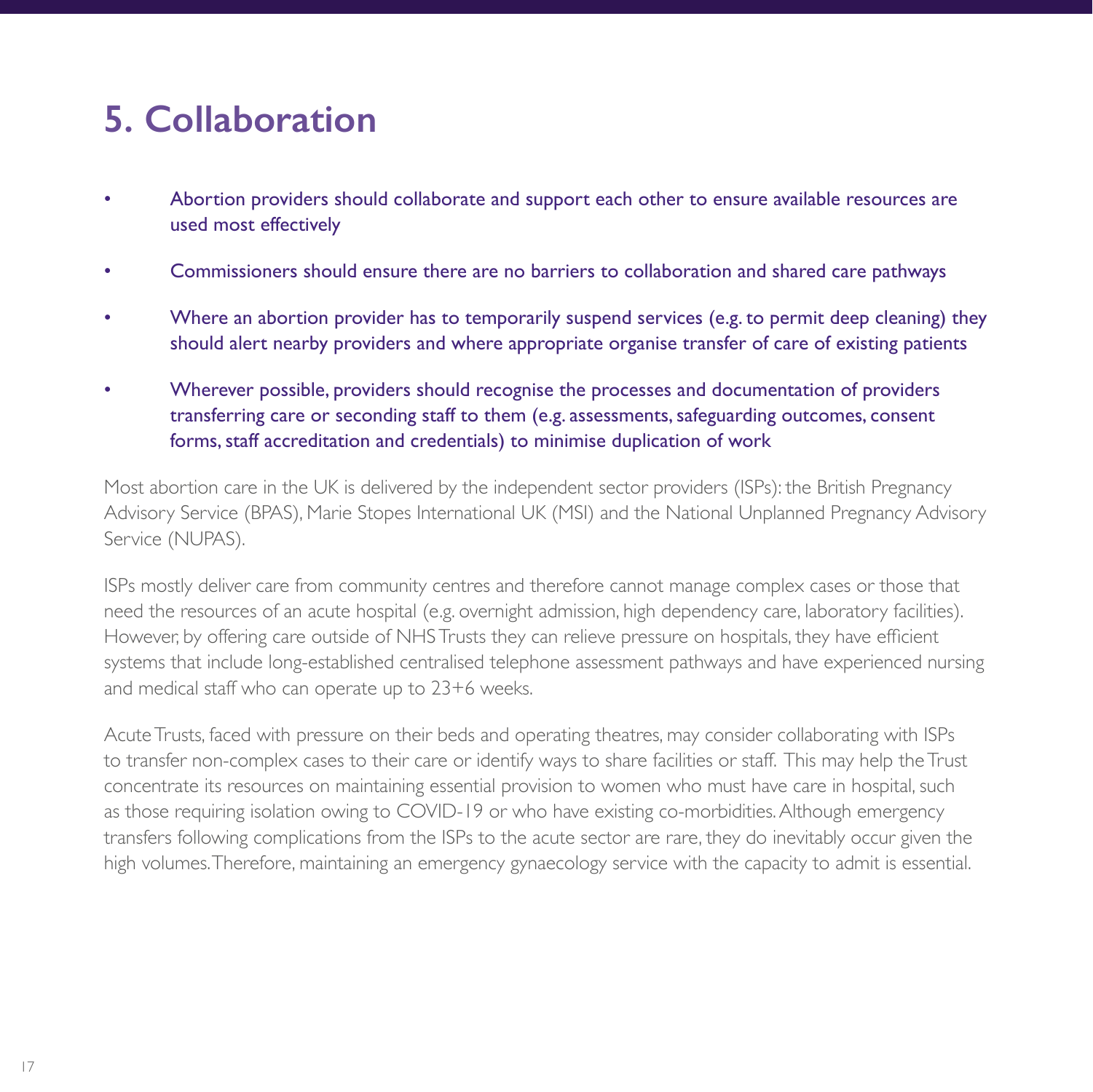#### 5.1 Considering transfer of care to independent sector providers

- If the woman has not yet had care, she can be directed to the website or phone number of the ISP who may be able to organise direct access for her
- If the provider has seen the woman, they should phone the ISP making it clear they have already assessed the woman (as that should prevent the need for another appointment); relevant documents (e.g. clinical notes, HSA1 form, scan or laboratory reports) should be sent electronically as directed by the ISP

#### The contact details of the ISPs are:

| <b>BPAS</b><br>$T: +44$ (0) 3457 30 40 30 | W: bpas.org           |
|-------------------------------------------|-----------------------|
|                                           |                       |
| <b>MSI</b><br>$T: +44$ (0) 808 503 6859   | W: mariestopes.org.uk |
|                                           |                       |
| <b>NUPAS</b><br>$T: +44$ (0) 333 004 6666 | W: nupas.co.uk        |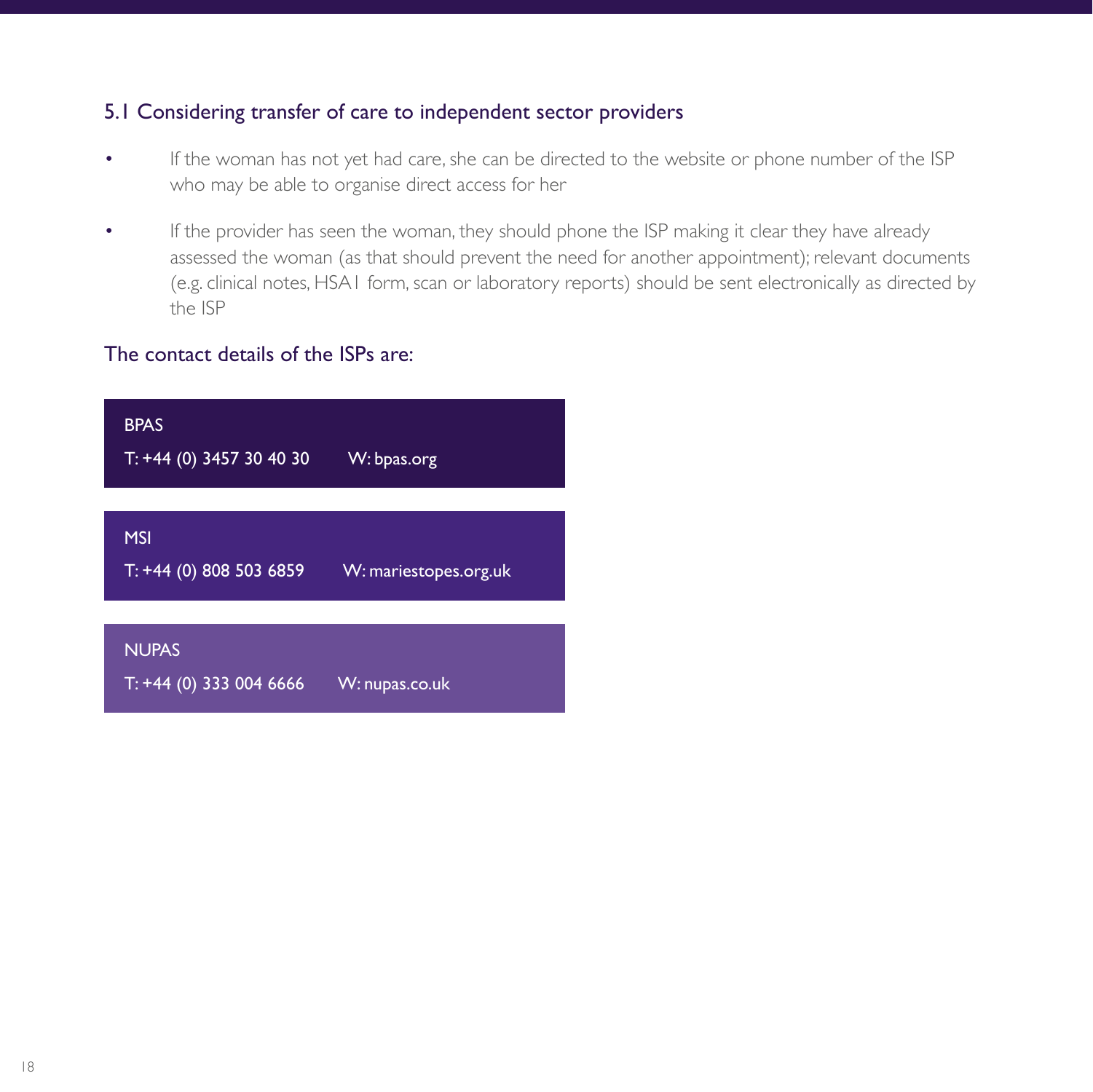## **6. Staffing issues**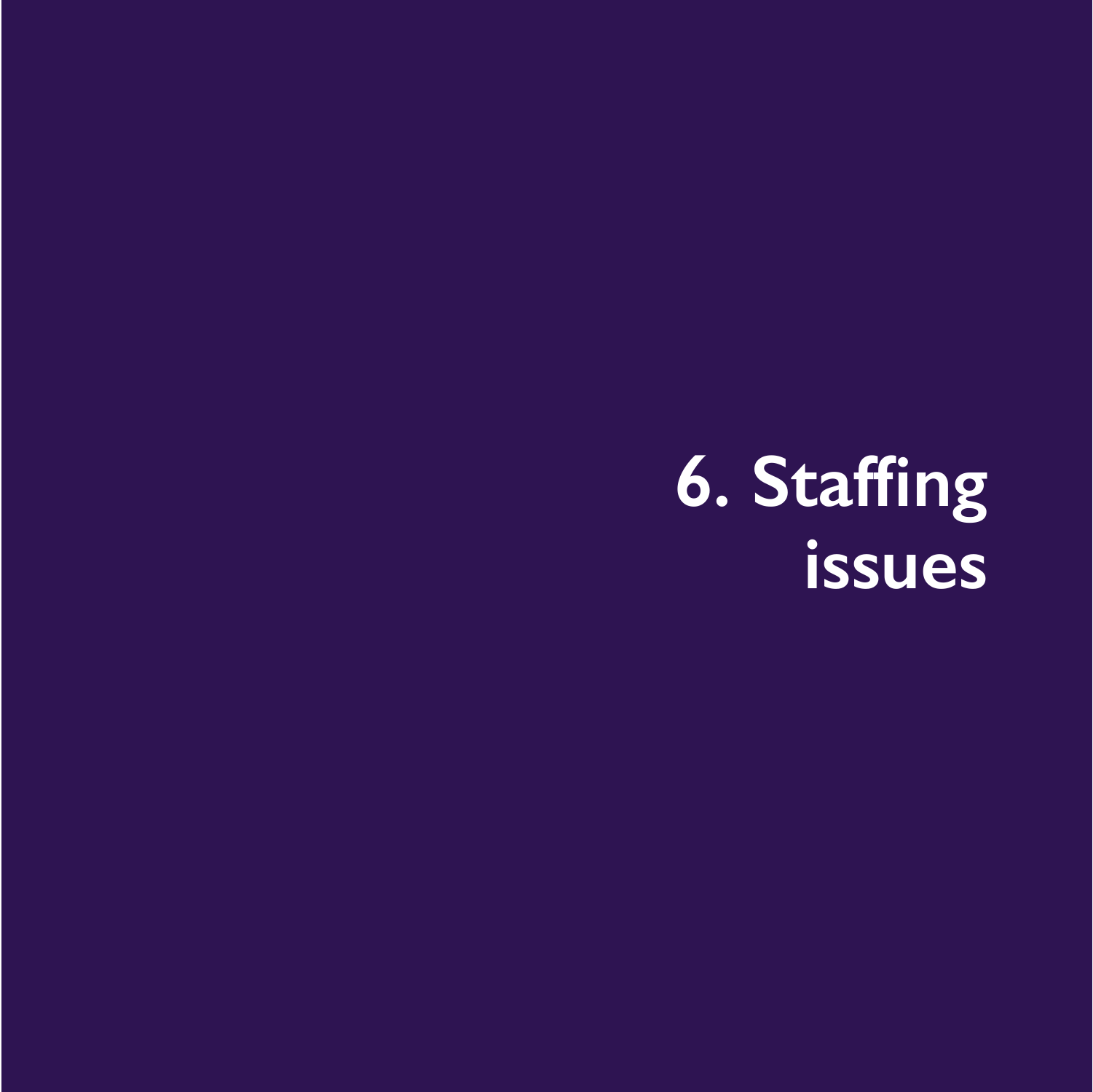## **6. Staffing issues**

• Staff who need to self-isolate but who are otherwise well and able to work should be supported to work from home

Where IT systems permit remote access, staff may be able to work from home in a range of activities that may include remote patient care, for example telephone consultations and checking and signing statutory forms or remote prescribing. Providers should ensure their IT policies regarding remote access are clear, and where possible should facilitate this.

The prescribing of medication to procure an abortion is controlled by the Abortion Act 1967, and current restrictions on prescribing may be amended depending on the terms of any emergency regulation issued by government.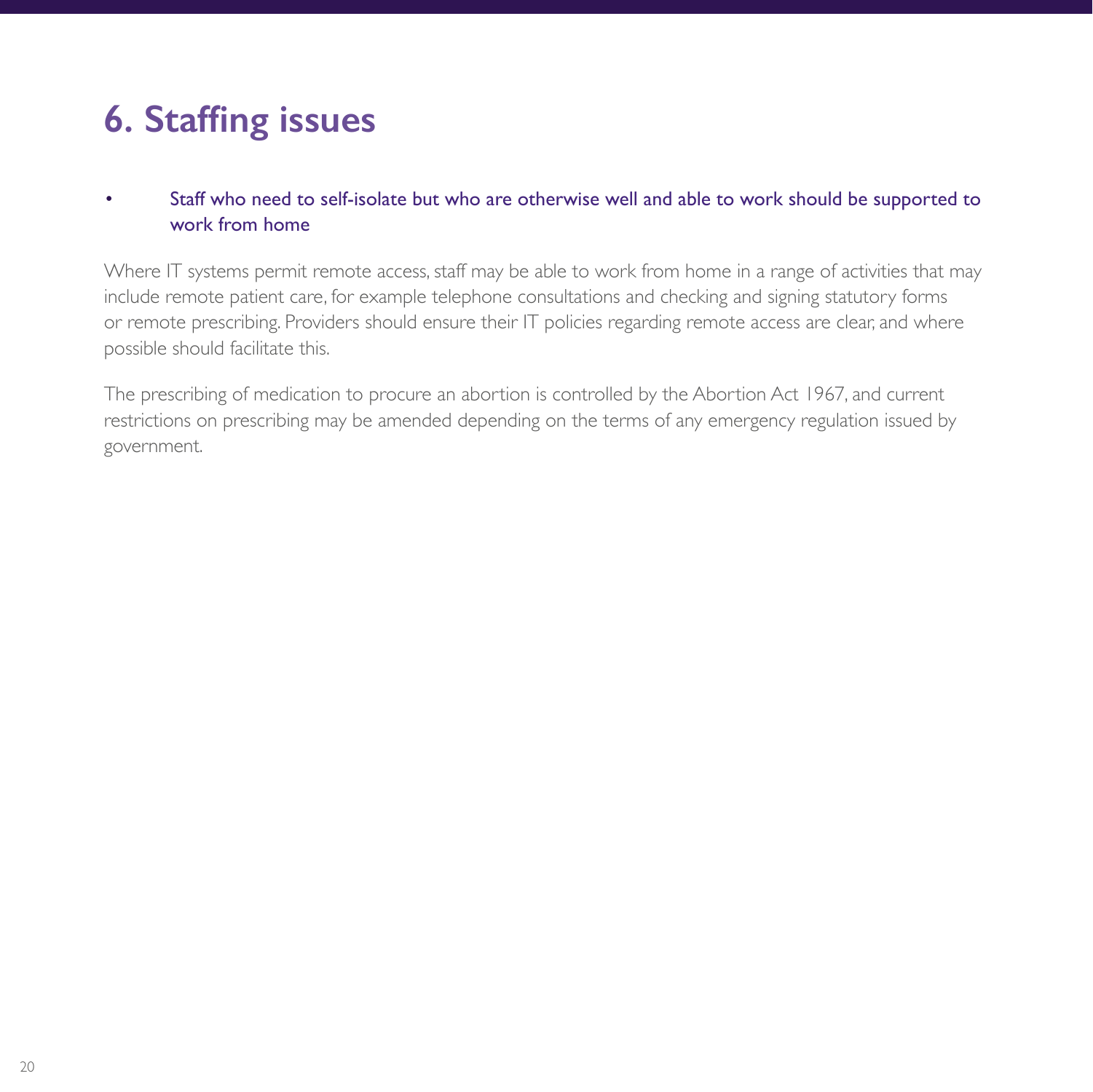

Dr Jonathan Lord, Medical Director, Marie Stopes UK

Dr Patricia Lohr, Medical Director, British Pregnancy Advisory Service

Dr Tracey Masters, Faculty of Sexual and Reproductive Healthcare

Stephen Hall, Political Advisor to the President, Royal College of Obstetricians and Gynaecologists

## **Additional resources**

Support, advice and resources are also available from:

British Society of Abortion Care Providers (BSACP) – [www.bsacp.org.uk](http://www.bsacp.org.uk )

IPAS – [www.ipas.org](http://www.ipas.org )

World Health Organization (WHO) – [www.who.int/health-topics/abortion](http://www.who.int/health-topics/abortion )

Webinars from experienced practitioners delivering remote care are available (with thanks to and courtesy of BSACP and Gynuity):

Abortion without prior ultrasound – https://bit.ly/2xFeboC

Video consultation in abortion care – <https://bit.ly/2Qohd7b> (access code: GH207)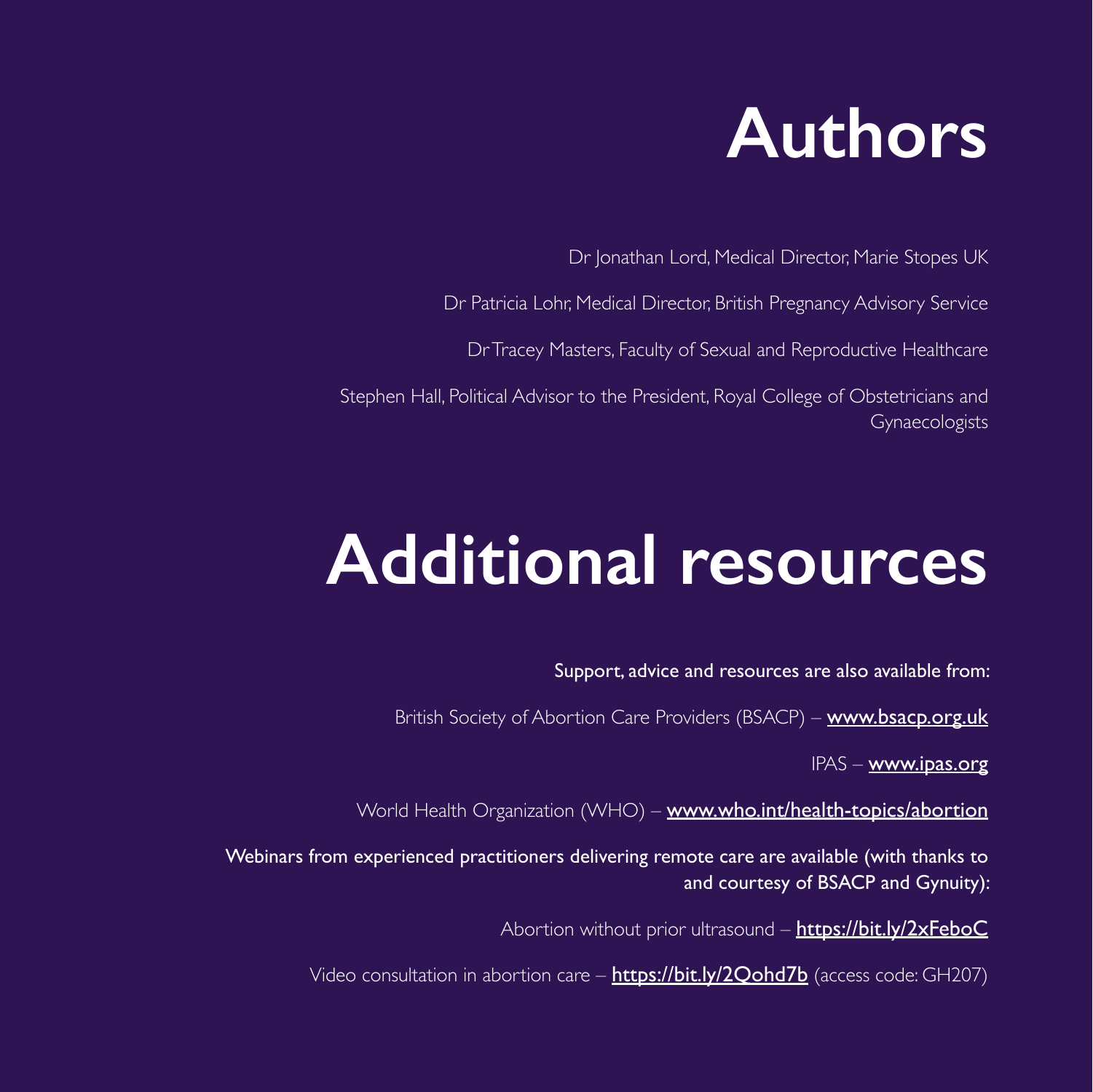- 1 World Health Organisation. Safe abortion: technical and policy guidance for health systems. World Health Organisation. Second edition. 2012. Geneva, World Health Organisation. http://extranet.who.int/iris/bitstre am/10665/70914/1/9789241548434\_eng.pdf?ua=1. Date accessed: 7-5-2018
- 2 Department of Health and Social Care. Abortion Statistics, England and Wales: 2018. 2019. London, Department of Health and Social Care. Summary information from the abortion notification forms returned to the Chief Medical Officers of England and Wales. https://www.gov.uk/government/statistics/abortion-statistics-for-england-and-wales-2018. Date accessed: 1-7-2019
- 3 Stone, N. and Ingham, R. Who presents more than once? Repeat abortion among women in Britain. J.Fam.Plann.Reprod Health Care 2011;37:209-15.PM:21724621
- 4 Royal College of Obstetricians and Gynaecologists. Best practice in comprehensive abortion care. RCOG. 2015. London, Royal College of Obstetricians & Gynaecologists. Best Practice Paper No. 2. https://www.rcog.org.uk/globalassets/ documents/guidelines/best-practice-papers/best-practice-paper-2.pdf. Date accessed: 1-10-2018
- 5 Bartlett, L. A., Berg, C. J., Shulman, H. B., Zane, S. B., Green, C. A., Whitehead, S., and Atrash, H. K. Risk factors for legal induced abortion-related mortality in the United States. Obstet.Gynecol. 2004;103:729-37.PM:15051566
- 6 Sedgh, G., Bearak, J., Singh, S., Bankole, A., Popinchalk, A., Ganatra, B., Rossier, C., Gerdts, C., Tuncalp, O., Johnson, B. R., Jr., Johnston, H. B., and Alkema, L. Abortion incidence between 1990 and 2014: global, regional, and subregional levels and trends. Lancet 2016;388:258-67.PM:27179755
- 7 NICE. Abortion Care. National Institute for Health and Care Excellence (NICE). NG140. 25-9-2019. London, NICE. NICE Guideline. www.nice.org.uk/guidance/ng140. Date accessed: 16-11-2019
- 8 NICE. Abortion Care. National Institute for Health and Care Excellence (NICE). NG140. 25-9-2019. London, NICE. NICE Guideline. www.nice.org.uk/guidance/ng140. Date accessed: 16-11-2019
- 9 American College of Obstetricians and Gynecologists. Practice Bulletin No. 143: Medical Management of First-Trimester Abortion. Obstetrics & Gynecology 2014;123.https://journals.lww.com/greenjournal/Fulltext/2014/03000/Practice\_Bulletin\_No 143 Medical\_Management\_of.40.aspx
- 10 Royal College of Obstetricians and Gynaecologists. The Care of Women Requesting Induced Abortion. 7. 2011. London, Royal College of Obstetricians and Gynaecologists. Evidence-based Clinical Guideline. www.rcog.org.uk/globalassets/ documents/guidelines/abortion-guideline\_web\_1.pdf
- 11 World Health Organisation. Medical management of abortion. 2018. Geneva, WHO. www.who.int/reproductivehealth/ publications/medical-management-abortion/en/. Date accessed: 17-3-2020
- 12 Bracken, H., Clark, W., Lichtenberg, E. S., Schweikert, S. M., Tanenhaus, J., Barajas, A., Alpert, L., and Winikoff, B. Alternatives to routine ultrasound for eligibility assessment prior to early termination of pregnancy with mifepristone-misoprostol. BJOG. 2011;118:17-23.PM:21091926
- 13 Bracken, H., Clark, W., Lichtenberg, E. S., Schweikert, S. M., Tanenhaus, J., Barajas, A., Alpert, L., and Winikoff, B. Alternatives to routine ultrasound for eligibility assessment prior to early termination of pregnancy with mifepristone-misoprostol. BJOG. 2011;118:17-23.PM:21091926
- 14 NICE. Abortion Care. National Institute for Health and Care Excellence (NICE). NG140. 25-9-2019. London, NICE. NICE Guideline. www.nice.org.uk/guidance/ng140. Date accessed: 16-11-2019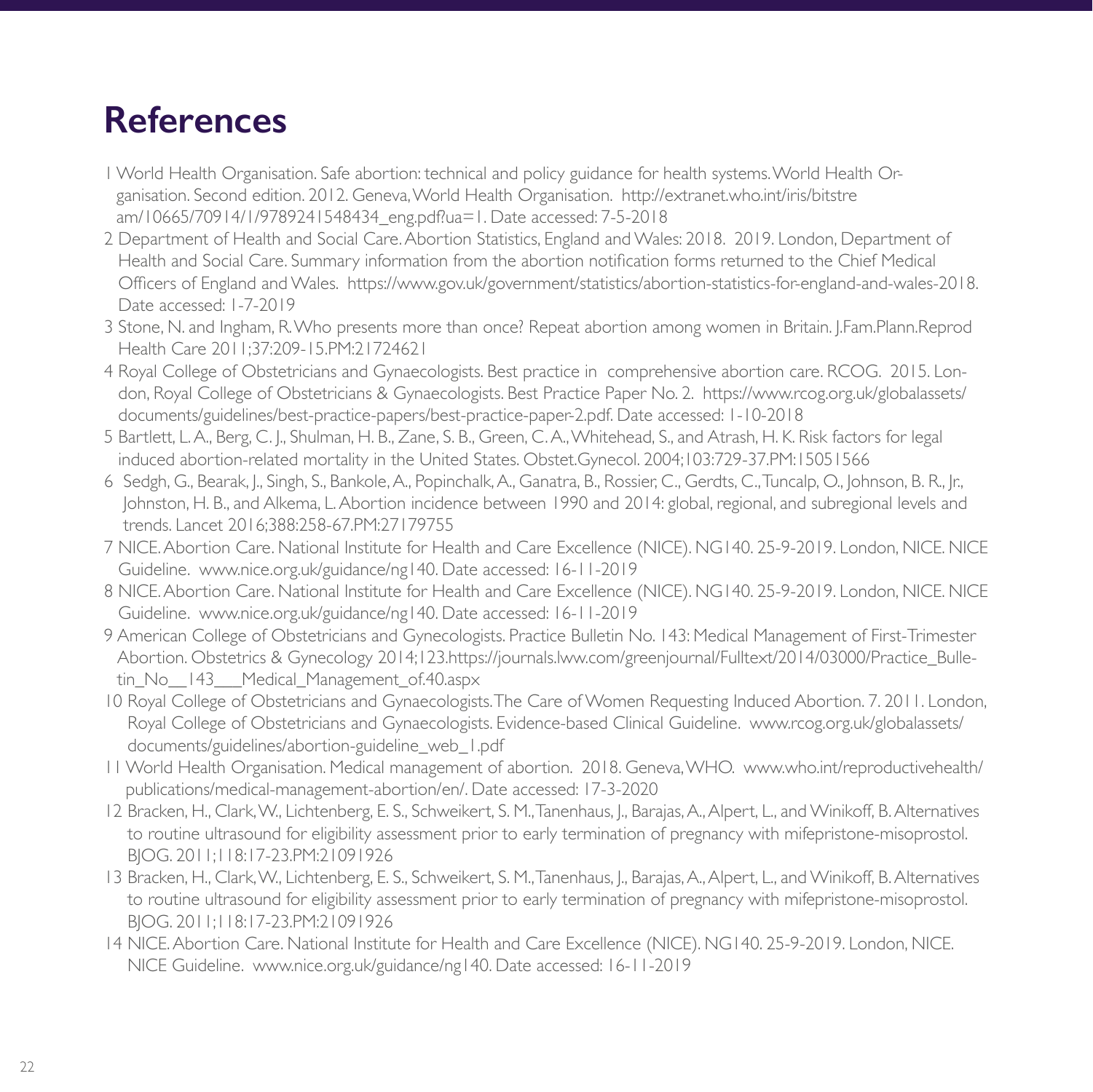- 15 Edwards, J. and Carson, S. A. New technologies permit safe abortion at less than six weeks' gestation and provide timely detection of ectopic gestation. Am.J.Obstet.Gynecol. 1997;176:1101-6.PM:9166176
- 16 Mol, B. W., van, der, V, and Bossuyt, P. M. Symptom-free women at increased risk of ectopic pregnancy: should we screen? Acta Obstet.Gynecol.Scand. 2002;81:661-72.PM:12190842
- 17 Ulmann, A., Silvestre, L., Chemama, L., Rezvani, Y., Renault, M., Aguillaume, C. J., and Baulieu, E. E. Medical termination of early pregnancy with mifepristone (RU 486) followed by a prostaglandin analogue. Study in 16,369 women. Acta Obstet.Gynecol.Scand. 1992;71:278-83.PM:1322621
- 18 NICE. Ectopic pregnancy and miscarriage: diagnosis and initial management. NG126. 17-4-2019. London, NICE. NICE guideline. www.nice.org.uk/guidance/ng126
- 19 Raymond, E. G., Tan, Y. L., Comendant, R., Sagaidac, I., Hodorogea, S., Grant, M., Sanhueza, P., Van, Pratt E., Gillespie, G., Boraas, C., Weaver, M. A., Platais, I., Bousieguez, M., and Winikoff, B. Simplified medical abortion screening: a demonstration project. Contraception 2018;97:292-6.PM:29170088
- 20 Endler, M., Beets, L., Gemzell, Danielsson K., and Gomperts, R. Safety and acceptability of medical abortion through telemedicine after 9 weeks of gestation: a population-based cohort study. BJOG. 2019;126:609-18.PM:30456778
- 21Endler, M., Lavelanet, A., Cleeve, A., Ganatra, B., Gomperts, R., and Gemzell-Danielsson, K. Telemedicine for medical abortion: a systematic review. BJOG. 2019;126:1094-102.PM:30869829
- 22 Kaneshiro, B., Edelman, A., Sneeringer, R. K., and Ponce de Leon, R. G. Expanding medical abortion: can medical abortion be effectively provided without the routine use of ultrasound? Contraception 2011;83:194-201.PM:21310279
- 23 NICE. Abortion Care. National Institute for Health and Care Excellence (NICE). NG140. 25-9-2019. London, NICE. NICE Guideline. www.nice.org.uk/guidance/ng140. Date accessed: 16-11-2019
- 24American College of Obstetricians and Gynecologists. Practice Bulletin No. 143: Medical Management of First-Trimester Abortion. Obstetrics & Gynecology 2014;123.https://journals.lww.com/greenjournal/Fulltext/2014/03000/Practice\_Bulletin No 143 Medical Management of.40.aspx
- 25 Heller, R. and Cameron, S. Termination of pregnancy at very early gestation without visible yolk sac on ultrasound. J.Fam. Plann.Reprod Health Care 2015;41:90-5.PM:25201906
- 26 American College of Obstetricians and Gynecologists. Practice Bulletin No. 143: Medical Management of First-Trimester Abortion. Obstetrics & Gynecology 2014;123.https://journals.lww.com/greenjournal/Fulltext/2014/03000/Practice\_Bulletin No 143 Medical Management of.40.aspx
- 27 Society and College of Radiographers and British Medical Ultrasound Society. Guidelines for Professional Ultrasound Practice. Revision 4. 2019. London, SCoR & BMUS. Guidelines for Professional Ultrasound Practice. https://www.bmus. org/static/uploads/resources/Guidelines\_for\_Professional\_Ultrasound\_Practice\_v3\_OHoz76r.pdf
- 28 NICE. Routine preoperative tests for elective surgery. NG45. 5-4-2016. London, NICE. NICE guideline. www.nice.org. uk/guidance/ng45/resources/routine-preoperative-tests-for-elective-surgery-pdf-1837454508997
- 29American College of Obstetricians and Gynecologists. Practice Bulletin No. 143: Medical Management of First-Trimester Abortion. Obstetrics & Gynecology 2014;123.https://journals.lww.com/greenjournal/Fulltext/2014/03000/Practice\_Bulle-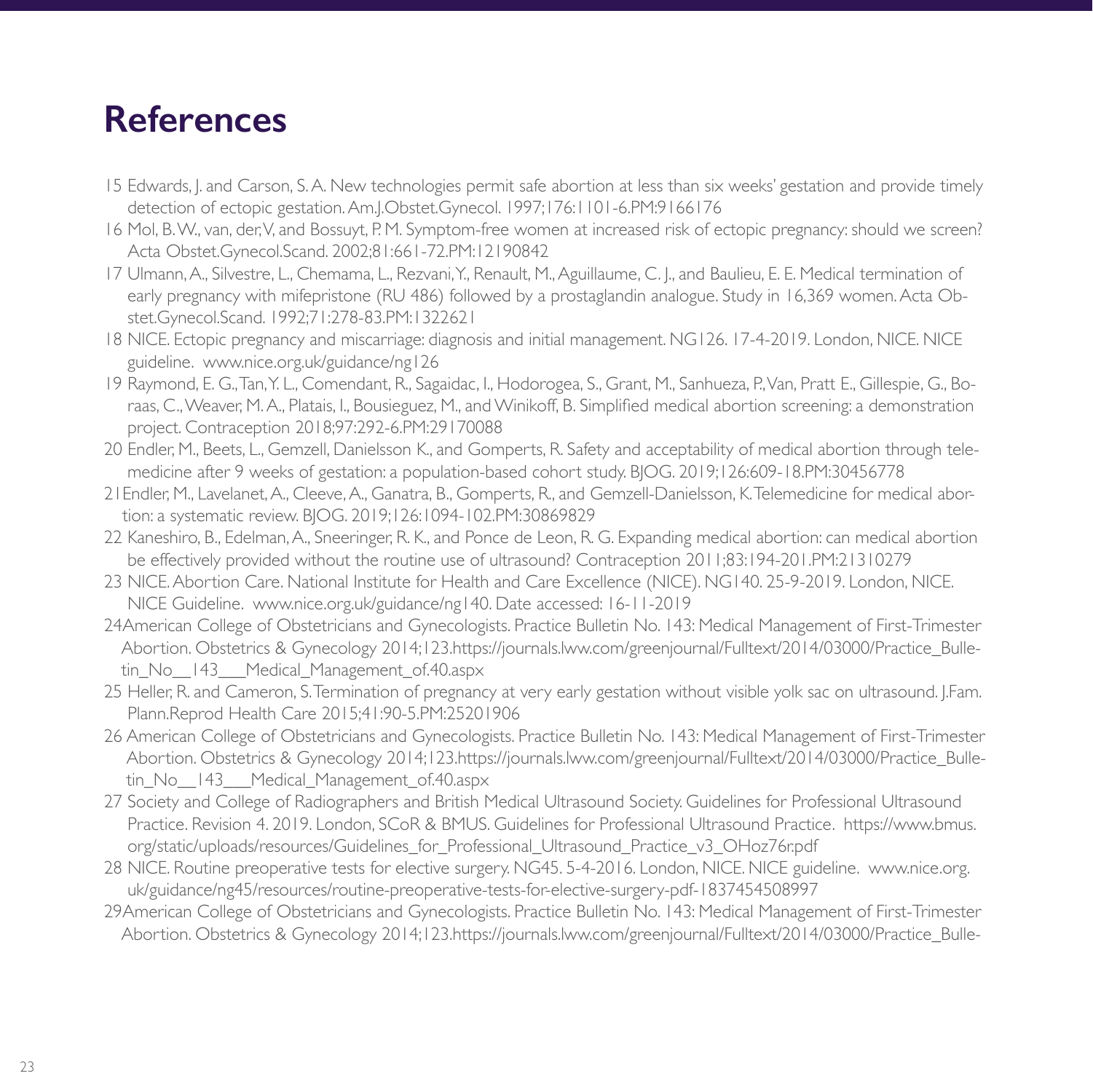tin No 143 Medical Management of.40.aspx

- 30NICE. Abortion Care. National Institute for Health and Care Excellence (NICE). NG140. 25-9-2019. London, NICE. NICE Guideline. www.nice.org.uk/guidance/ng140. Date accessed: 16-11-2019
- 31Horvath, S., Tsao, P., Huang, Z. Y., Zhao, L., Du, Y., Sammel, M. D., Luning Prak, E. T., and Schreiber, C. A. The concentration of fetal red blood cells in first-trimester pregnant women undergoing uterine aspiration is below the calculated threshold for Rh sensitization. Contraception 2020.PM:32135125
- 32NICE. Sexually transmitted infections and under-18 conceptions: prevention. PH3. 28-2-2007. London, NICE. Public health guideline. www.nice.org.uk/guidance/ph3/resources/sexually-transmitted-infections-and-under18-conceptions-prevention-pdf-55452476869
- 33 Public Health England. National Chlamydia Screening Programme (NCSP). 29-4-2019. London, PHE. www.gov.uk/ government/collections/national-chlamydia-screening-programme-ncsp. Date accessed: 17-3-2020
- 34NICE. Abortion Care. National Institute for Health and Care Excellence (NICE). NG140. 25-9-2019. London, NICE. NICE Guideline. www.nice.org.uk/guidance/ng140. Date accessed: 16-11-2019
- 35 Royal College of Obstetricians and Gynaecologists, Faculty of Sexual & Reproductive Healthcare, and British Society of Abortion Care Providers. Clinical Guidelines for Early Medical Abortion at Home - England. 3-1-2019. London, RCOG/ FSRH/BSACP. www.rcog.org.uk/en/guidelines-research-services/guidelines/early-medical-abortion-home-england/
- 36 Ashok, P.W., Templeton, A., Wagaarachchi, P.T., and Flett, G. M. Factors affecting the outcome of early medical abortion: a review of 4132 consecutive cases. BJOG. 2002;109:1281-9.PM:12452467
- 37 NICE. Abortion Care. National Institute for Health and Care Excellence (NICE). NG140. 25-9-2019. London, NICE. NICE Guideline. www.nice.org.uk/guidance/ng140. Date accessed: 16-11-2019
- 38 NICE. Abortion Care. National Institute for Health and Care Excellence (NICE). NG140. 25-9-2019. London, NICE. NICE Guideline. www.nice.org.uk/guidance/ng140. Date accessed: 16-11-2019
- 39 Bracken, H., Lohr, P. A., Taylor, J., Morroni, C., and Winikoff, B. RU OK? The acceptability and feasibility of remote technologies for follow-up after early medical abortion. Contraception 2014;90:29-35.PM:24815098
- 40 Perriera, L. K., Reeves, M. F., Chen, B. A., Hohmann, H. L., Hayes, J., and Creinin, M. D. Feasibility of telephone follow-up after medical abortion. Contraception 2010;81:143-9.PM:20103453
- 41 GMC. Consent: patients and doctors making decisions together. 2-6-2008. London, General Medical Council. www. gmc-uk.org/guidance. Date accessed: 16-3-2020
- 42 GMC. Consent: patients and doctors making decisions together. 2-6-2008. London, General Medical Council. www. gmc-uk.org/guidance. Date accessed: 16-3-2020
- 43 Faculty of Sexual & Reproductive Healthcare and British Association for Sexual Health and HIV. Standards for Online and Remote Providers of Sexual and Reproductive Health Services. 2020. London, FSRH & BASHH. Joint BASHH/ FSRH Standard. www.fsrh.org/standards-and-guidance/documents/fsrhbashh-standards-for-online-and-remote-providers-of-sexual/
- 44 Royal College of Obstetricians and Gynaecologists. Obtaining Valid Consent. 2015. London, RCOG. Clinical Governance Advice No. 6. https://www.rcog.org.uk/globalassets/documents/guidelines/clinical-governance-advice/cga6.pdf. Date accessed: 16-3-2020
- 45 Faculty of Sexual & Reproductive Healthcare and British Association for Sexual Health and HIV. Standards for Online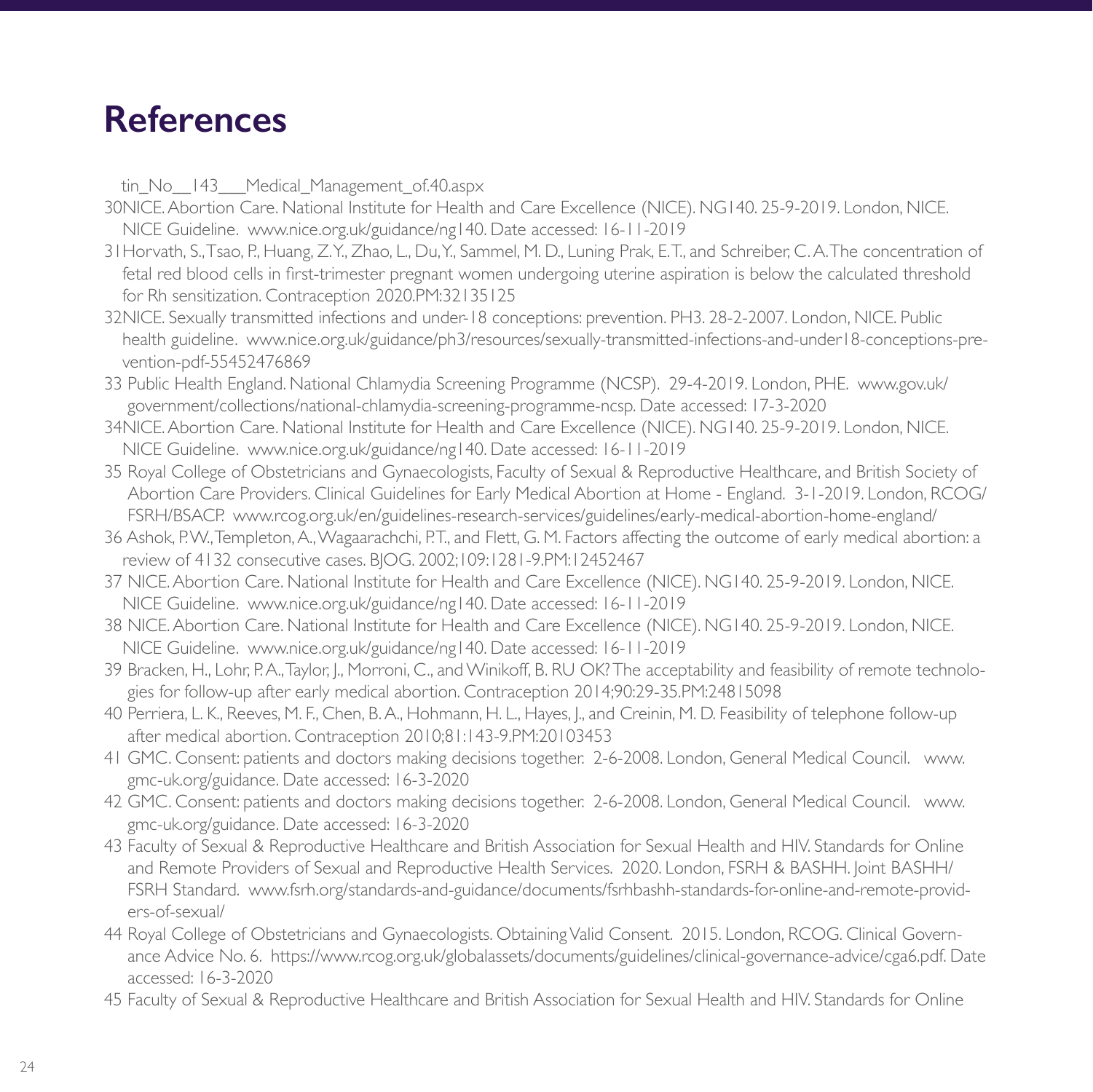and Remote Providers of Sexual and Reproductive Health Services. 2020. London, FSRH & BASHH. Joint BASHH/ FSRH Standard. www.fsrh.org/standards-and-guidance/documents/fsrhbashh-standards-for-online-and-remote-providers-of-sexual/

- 46 NICE. Abortion Care. National Institute for Health and Care Excellence (NICE). NG140. 25-9-2019. London, NICE. NICE Guideline. www.nice.org.uk/guidance/ng140. Date accessed: 16-11-2019
- 47Allen, R. H. and Goldberg, A. B. Cervical dilation before first-trimester surgical abortion (<14 weeks' gestation). SFP Guideline 20071. Contraception 2007;76:139-56.PM:17656184
- 48 IPAS. Paracervical Block Technique. 2019. www.ipas.org/resources/paracervical-block-technique. Date accessed: 14-3- 2020
- 49NICE. Abortion Care. National Institute for Health and Care Excellence (NICE). NG140. 25-9-2019. London, NICE. NICE Guideline. www.nice.org.uk/guidance/ng140. Date accessed: 16-11-2019
- 50AoMRC. Safe Sedation Practice for Healthcare Procedures. 2013. London, Academy of Medical Royal Colleges. Standards and Guidance. www.aomrc.org.uk/wp-content/uploads/2016/05/Safe\_Sedation\_Practice\_1213.pdf. Date accessed: 14-3-2020
- 51 World Health Organisation. Health worker roles in providing safe abortion care and post-abortion contraception. 2015. Geneva, WHO. www.who.int/reproductivehealth/publications/unsafe\_abortion/abortion-task-shifting/en/
- 52 NICE. Abortion Care. National Institute for Health and Care Excellence (NICE). NG140. 25-9-2019. London, NICE. NICE Guideline. www.nice.org.uk/guidance/ng140. Date accessed: 16-11-2019
- 53 Royal College of Obstetricians and Gynaecologists. The Care of Women Requesting Induced Abortion. 7. 2011. London, Royal College of Obstetricians and Gynaecologists. Evidence-based Clinical Guideline. www.rcog.org.uk/globalassets/ documents/guidelines/abortion-guideline\_web\_1.pdf
- 54 Borgatta, L. and Kapp, N. Clinical guidelines. Labor induction abortion in the second trimester. Contraception 2011;84:4- 18.PM:21664506
- 55 Royal College of Obstetricians and Gynaecologists. The Care of Women Requesting Induced Abortion. 7. 2011. London, Royal College of Obstetricians and Gynaecologists. Evidence-based Clinical Guideline. www.rcog.org.uk/globalassets/ documents/guidelines/abortion-guideline\_web\_1.pdf
- 56 Faculty of Sexual & Reproductive Healthcare and British Association for Sexual Health and HIV. Standards for Online and Remote Providers of Sexual and Reproductive Health Services. 2020. London, FSRH & BASHH. Joint BASHH/ FSRH Standard. www.fsrh.org/standards-and-guidance/documents/fsrhbashh-standards-for-online-and-remote-providers-of-sexual/